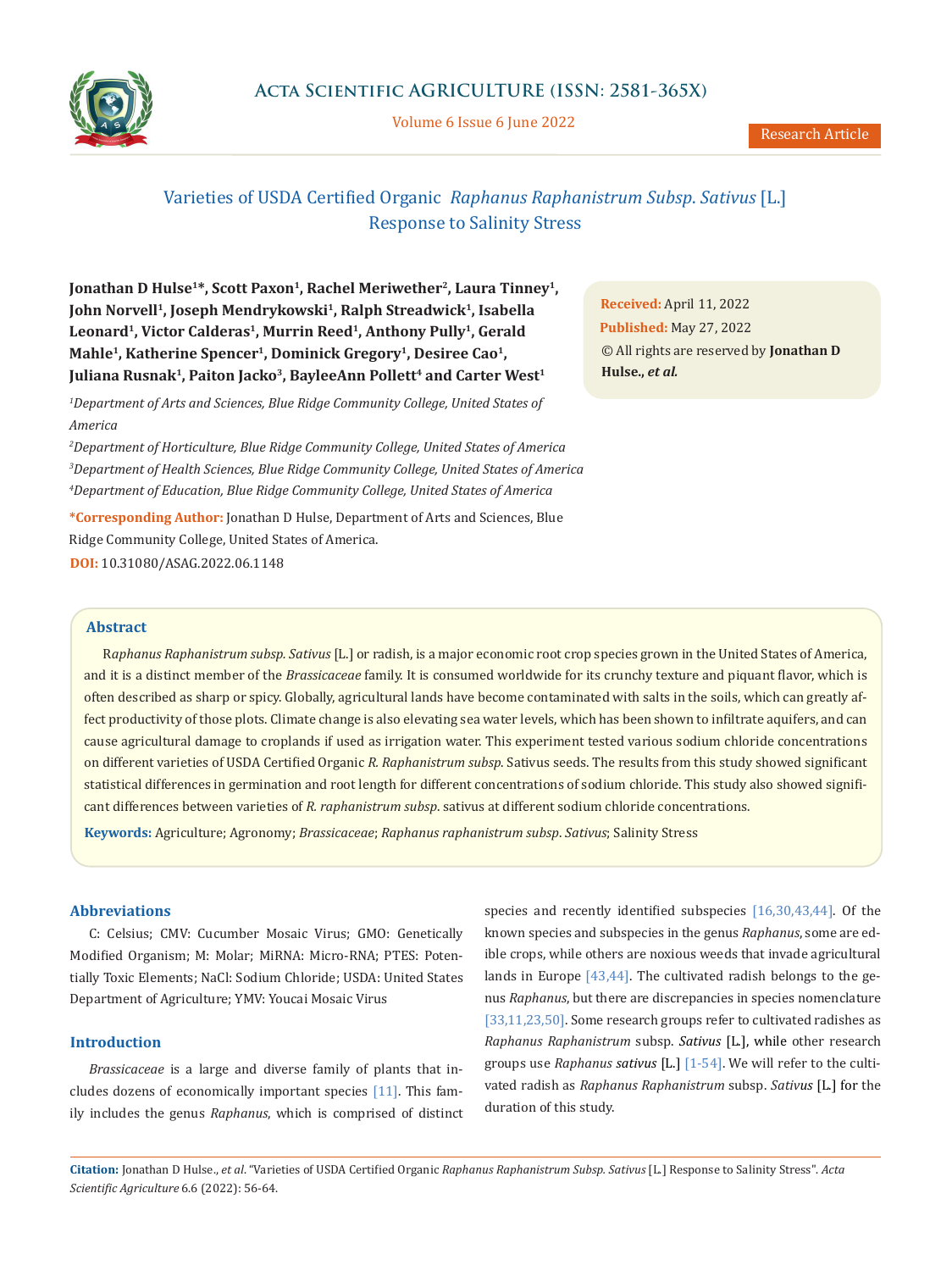Radishes are grown for their roots, leafy greens, seeds, sprouts, and is consumed worldwide for its texture as well as for its unique flavor profile  $\left[3,11\right]$ . It is understood that the pungent flavor profile of radishes comes from its diverse glucosinolate profile [30]. *R. Raphanistrum* subsp. *Sativus* is grown in Africa, Asia, Europe, North America, South America, and is cultivated in over 35 countries [3]. *R. Raphanistrum* subsp. *Sativus* prefers cool growing conditions and has a fast growth cycle, which makes it ideal for use as a cover crop, or in multiple rotations within agricultural fields [50]. Traditionally, *R. Raphanistrum* subsp. *Sativus* has been grown in soil, but recent research has experimented with alternative soilless growth systems [13,42].

Economically speaking, *R. Raphanistrum* subsp. *Sativus* is a major economic crop, with an annual production of over seven million metric tons, which represents over 2% of all vegetable crops produced worldwide [50]. *R. Raphanistrum* subsp. *Sativus* has many medicinal properties including anti-cancer, anti-microbial, cardio-protective, hepatoprotective, and organoleptic, to name a few [7,19,24,25,33,35,37,50]. *R. Raphanistrum* subsp. *Sativus* is recommended as a food source because of its high content of ascorbate, folate, riboflavin, vitamin A, vitamin B6, and vitamin  $C$  [50].

The genome of *R. Raphanistrum* subsp. *Sativus* was sequenced in 2015 by Mitsui., *et al*. and subsequent 'omic' studies have reveled tremendous details into the growth of this economically important organism [27,34,49,52,53]. *R. Raphanistrum* subsp. *Sativus*  has been shown to exhibit a  $2n = 2x = 18$  chromosome profile and has been shown to express over 40 different MiRNA's within their root tissues [51]. Modern 'omic' studies are trying to understand *R. Raphanistrum* subsp. *Sativus*'s response to various stresses, including biotic and abiotic factors [27,34,49,52,53].

Just like any crop species, *R. Raphanistrum* subsp. *Sativus* is susceptible and resistant to a variety of different diseases, which can cause stress to the plant [10,54]. Yoon and colleagues showed that some strains were susceptible to Cucumber Mosaic Virus (CMV), while others were resistant to CMV [54]. In 2017, Choi and colleagues released a first report of Youcai Mosaic Virus (YMV) infecting *R. Raphanistrum* subsp. *Sativus* [10]. Other viral infections of *R. Raphanistrum* subsp. *Sativus* include but are not limited to Papaya Leaf Curl Virus and Pedilanthus Leaf Curl Virus [18,21]. Lee and colleagues report that *R. Raphanistrum* subsp. *Sativus* is susceptible to the fungal pathogen *Fusarium oxysporum* [Schlecht]*,* while Garibaldi., *et al*. showed susceptibility of radish to *Fusarium equiseti* [Wollenw.] [15,23]. Arefin's research group states that *R. raphanistrum* subsp. *sativus* is susceptible to the fungal pathogen *Alternaria brassicae* [Berk] and *Alternaria brassicicola* [Schwein] [2]. In 2014, Cai and colleagues provided a first report of the fungi *Leptosphaeria biglobosa* [Shoemaker and Brun] on *R. Raphanistrum* subsp. *Sativus* [9]. Petrie (1986) reported *Albugo candida* [Pers.], the causal agent of white rust and stag head, on *R. raphanistrum* subsp. *sativus* [40]. Lakra showed that *R. Raphanistrum* subsp. *Sativus* is susceptible to the downy mildew pathogen *Peronospora parasitica* [Pers.] [22]. Bacterial pathogens of *R. Raphanistrum* subsp. *Sativus*  include *Pectobacterium* [Hauben] spp., *Pseudomonas solanacearum*  [Smith], *Pseudomonas cannabina pv. Alisalensis* [Gardan], to name a few [26,28].

*R. Raphanistrum* subsp. *Sativus'*s ability to grow quickly makes it an ideal model organism for agronomic and botanical research. *R. Raphanistrum* subsp. *Sativus* has served as a model organism for a variety of agricultural experiments, including abiotic stress, anti-microbial, biochemical, cover crops, heavy metal accumulation, genetics, and post-harvest spoilage [14,17,29,31,45,47,52]. *R. Raphanistrum* subsp. *Sativus* has been a used as a model crop for developing new techniques for vegetable preservation, which reduces post-harvest waste in food systems [17]. *R. Raphanistrum*  subsp. *Sativus* has been a model organism to show associations with diverse insect pollinator species, which is an increasingly important topic in the 21<sup>st</sup> century [11]. *R. Raphanistrum* subsp. Sati*vus* has also been used to shown concentration of Potentially Toxic Elements (PTES) and heavy metals in plant tissues, as a result from irrigation from contaminated waters [4,31].

Utilizing *R. Raphanistrum* subsp. *Sativus* to understand the effects of abiotic stress is increasingly important to researchers as the environment on Earth changes, and food resources become harder to cultivate. Climate change is one of the greatest factors effecting worldwide agricultural production. As the climate changes, abiotic stresses become more prominent, and threaten humans' ability to cultivate food. Extreme weather events and rising ocean waters are a result of climate change. Abiotic stress is often defined as any non-living entity that provides trauma to a host plant, which is not limited to moisture, pH, pollution, salinity, and temperature [6,8,12,47-49,51,52].

**Citation:** Jonathan D Hulse., *et al*. "Varieties of USDA Certified Organic *Raphanus Raphanistrum Subsp. Sativus* [L.] Response to Salinity Stress". *Acta Scientific Agriculture* 6.6 (2022): 56-64.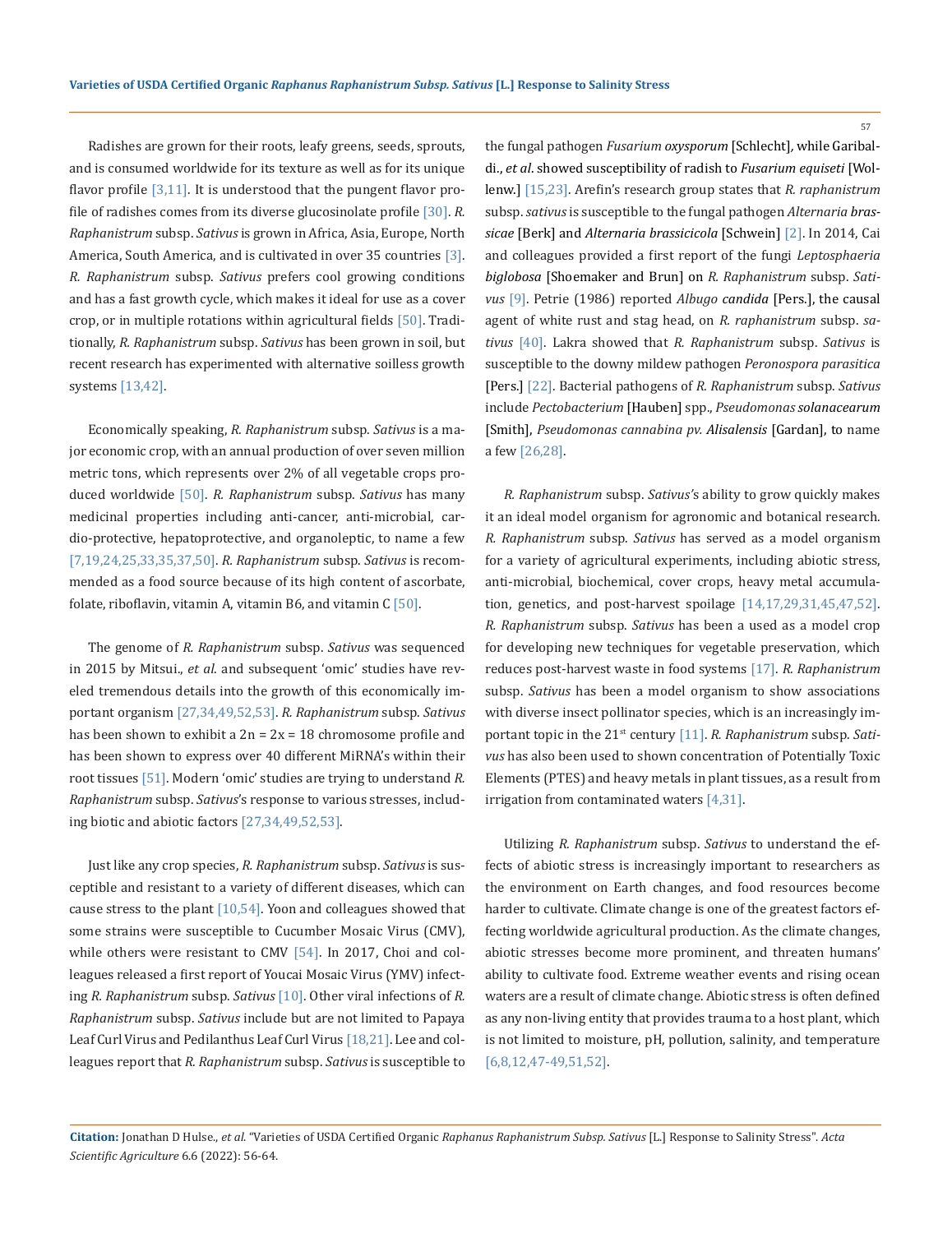It is reported that nearly 50% of agricultural crop lands are affected by salinity due to contaminated irrigation waters [47,48]. When soils become contaminated with salt, plants lose their ability to procure water, and excess salt can negatively affect their metabolism [47,48]. It is reported that *R. Raphanistrum* subsp. *Sativus* has a low to moderate sensitivity to salinity stress [32]. Recent research by Sun., *et al*. [47,48] and Wang., *et al.* [51,52] have investigated the molecular mechanisms behind salinity stress in *R. Raphanistrum* subsp. *Sativus.* Paromita and colleagues studied the effect of salinity on germination rates of *R. Raphanistrum* subsp. *Sativus* cv. Tasakishan Mula-1, Drui, Red Bombay, at  $0.66 - 12$  ds  $m<sup>-1</sup>$  of NaCl [39]. Marcelis and Hooijdonk [32] studied the effect of salt stress on *R. Raphanistrum* subsp. *Sativus* cv. Saxa Nova, and they investigated the mass of the root after exposure to varying salt concentrations. Norren and Ashraf [38] conducted a study on germination rate of *R. Raphanistrum* subsp. *Sativus* cv. Red Neck, Lal Pari, Mino Japani, 40 Days, Mannu Early, and Desi, in different concentrations of sodium chloride (0mM, 60mM, 120mM, 180mM, 240mM). Their study showed a decrease in germination rate as sodium chloride concentrations increased. Overall, there is substantial literature studying the effects of salinity stress on *R. Raphanistrum* subsp. *Sativus*, as compared with other major crop species. Unfortunately, little research has investigated USDA Organic varieties of *R. Raphanistrum* subsp. *Sativus*, and their ability to tolerate saline conditions.

This study was intended to test the effects of different salinity concentrations on germination rate and root length of two different varieties of USDA Certified Organic *R. Raphanistrum* subsp. *Sativus.*  Varying concentrations of sodium chloride (NaCl) were applied to *R. Raphanistrum* subsp. *Sativus* cv. Cherry Belle and *R. Raphanistrum* subsp. *Sativus* cv German Giant seeds in-situ, to test the effects of contaminated irrigation water on the productivity of this economically important species. To date, USDA Certified Organic *R. raphanistrum* subsp. *sativus* cv. Cherry Belle and *R. Raphanistrum* subsp. *Sativus* cv German Giant varieties have not been tested for salinity tolerance in this manner.

# **Materials and Methods**

## **Seed stock**

Seeds of *R. Raphanistrum* subsp. *Sativus* cv. Cherry Bell and German Giant were purchased from Back to the Roots*®*. The seeds were marked as USDA Organic, which assures that they are non-GMO, and were certified by ECOCERT SA in Oakland California, USA. *R. Raphanistrum* subsp. *Sativus* cv. Cherry Belle seeds came

from Lot C, while *R. Raphanistrum* subsp. *Sativus* cv. German Giant seeds came from Lot B. The seed packages are labeled as 'Heirloom' varieties, with a sell by date of 12/2022.

#### **Germination rate**

Germination rate was measured in-situ by the following technique. Sterile 100 x 15 mm Falcon*®* petri plates were lined with sterile 100 mm medium density Thermo Fisher*®* filter paper disks. Thermo Fisher*®* Transfer pipettes were used to apply three milliliters of Sodium Chloride (NaCl) to the filter paper disks. Concentrations of 0.0 M, 0.1 M, 0.2 M, 0.3 M, 0.4 M, and 0.5 M were used for this experiment. Then, ten seeds of *R. raphanistrum* subsp. *sativus* were evenly placed on the filter paper, and the petri plates were sealed with Parafilm M*®*. The petri plates were placed in natural light under a 14 light/10 dark regiment for one week at 22°C. Replicates of ten petri plates were created for each concentration and each variety of seeds, for a total of 120 petri plates or 1200 seeds. Germination was measured as the percentage of seeds that germinated from 100 seeds. Germination was assessed by the root penetrating the seed coat and emerging onto the filter paper disk.

#### **Measuring root length**

Root length was measured after one week of incubation in conditions as mentioned above. Briefly, germinated seeds were removed from the petri plates with sterile forceps and placed on a sterile lab bench. The roots were stretched linearly, and precisely measured in millimeters with a metric ruler. The measurements were recorded in a Microsoft Excel*®* workbook and saved for future analysis.

#### **Statistical analysis**

Statistical analysis was completed using Microsoft Excel*®* - Data Analysis options. The Analysis ToolPak*®* and Solver Add-In*®* was installed previous to the statistical analysis. Before ANOVAs, Means, and Two-Tailed T-Tests Assuming Equal Variance were performed in Microsoft Excel*®*, F-Tests were completed to look for equal variances. Comparisons were made between the control group (0.0M NaCl) to the treatment groups (0.1M, 0.2M, 0.3M, 0.4M, and 0.5M NaCl) for each variety. Average germination rate and average root length was calculated for each treatment and each variety. ANOVAs and T-Tests were used to make comparisons between different concentrations of NaCl and different varieties. Data was recorded into a Microsoft Excel*®* workbook.

**Citation:** Jonathan D Hulse., *et al*. "Varieties of USDA Certified Organic *Raphanus Raphanistrum Subsp. Sativus* [L.] Response to Salinity Stress". *Acta Scientific Agriculture* 6.6 (2022): 56-64.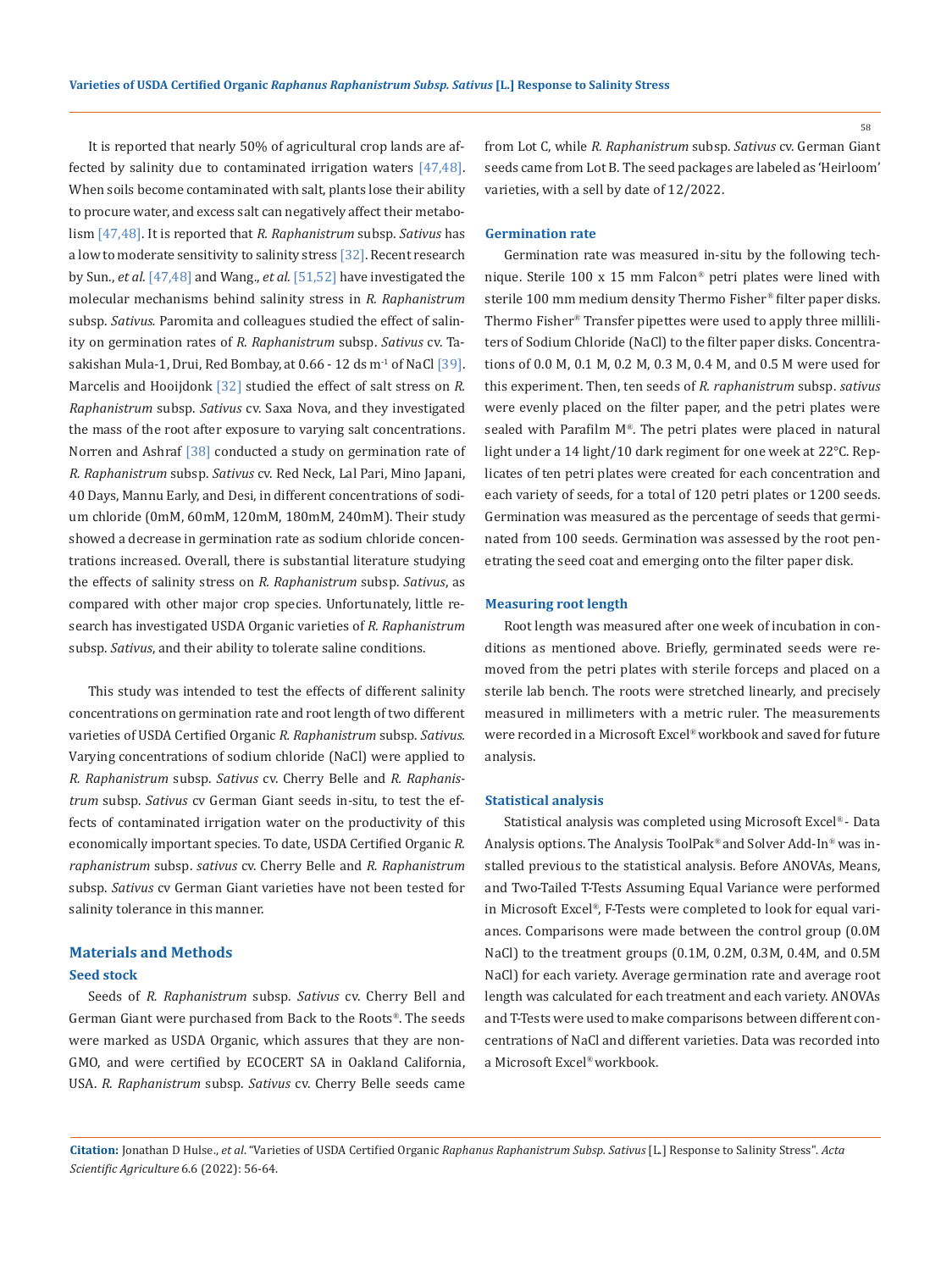# **Results and Discussion**



**Graph 1:** Root length of USDA Certified Organic *R. Raphanistrum subsp. Sativus* cv. Cherry Belle and *R. Raphanistrum subsp. Sativus*  cv. German Giant under varying concentrations of Sodium Chloride. Error Bars represent an  $\alpha$  value of 0.05.



**Graph 2:** Germination rate of USDA Certified Organic *R. Raphanistrum subsp. Sativus* cv. Cherry Belle and *R. Raphanistrum subsp. Sativus* cv. German Giant under varying concentrations of Sodium Chloride (NaCl). Error Bars represent an  $\alpha$  value of 0.05

Average germination rate was calculated for each treatment (0.0M, 0.1M, 0.2M, 0.3M, 0.4M, and 0.5M) NaCl and each variety (Cherry Belle/German Giant) used for this study (Graph 1, graph 2, table 1, table 2). Two-tailed T-Tests (assuming equal variances) were calculated (Table 3) after the data set passed F-Tests. ANVOA's (Single Factor) were calculated to see if there was a difference between the treatment groups used in this study (Supplemental Data). T-Tests were calculated to see if there was a significant difference between germination rate and NaCl concentration, as well

| <b>Variety</b> | <b>Concentration Germination</b><br>(M) | rate $(\% )$ | <b>Root Length</b><br>(mm) |
|----------------|-----------------------------------------|--------------|----------------------------|
| German Giant   | 0                                       | 88           | 53.9495                    |
| German Giant   | 0.1                                     | 64           | 19.84444444                |
| German Giant   | 0.2.                                    | 53           | 8.35                       |
| German Giant   | 0.3                                     | 7            | 0.365                      |
| German Giant   | 0.4                                     | 0            |                            |
| German Giant   | 0.5                                     |              |                            |

59

**Table 1:** Average Germination rate and Root length of *R. Raphanistrum* subsp. *Sativus* cv. German Giant.

| <b>Variety</b> | <b>Concentration</b><br>(M) | Germination<br>rate $(\%)$ | <b>Root Length (mm)</b> |
|----------------|-----------------------------|----------------------------|-------------------------|
| Cherry Belle   | 0                           | 85                         | 52.77                   |
| Cherry Belle   | 0.1                         | 79                         | 24.44                   |
| Cherry Belle   | 0.2                         | 46                         | 4.2                     |
| Cherry Belle   | 0.3                         | 7                          | 0.044                   |
| Cherry Belle   | 0.4                         | 6                          | 0.305                   |
| Cherry Belle   | 0.5                         | U                          |                         |

**Table 2:** Average Germination rate and Root length of USDA Certified Organic *R. Raphanistrum* subsp. *Sativus* cv. Cherry Belle.

as root length and NaCl concentration, for both varieties used in this study (Table 3).

Results of the T-Tests showed significant differences between most of the treatment groups (Table 3). *R. Raphanistrum* subsp. *Sativus* cv. Cherry Belle showed significant differences between all treatments except 0.0M vs 0.1M and 0.3M vs 0.4M for germination rate. *R. Raphanistrum* subsp. *Sativus* cv. Cherry Belle showed significant differences between all treatments except 0.3M vs 0.4M, 0.3M vs 0.5M, and 0.4M vs 0.5M for root length. *R. Raphanistrum* subsp. *Sativus* cv. German Giant showed significant differences between all treatments except 0.4M vs 0.5M for germination rate. *R. Raphanistrum* subsp. *Sativus* cv. German Giant showed significant differences between all treatments except 0.3M vs 0.4M, 0.3M vs 0.5M, and 0.4M vs 0.5M for root length.

The data shows that there are significant differences between germination rate and the concentration of NaCl, for both varieties tested during this study. The data also shows that there are significant differences between root length and the concentration of NaCl, for both varieties tested during this study. ANOVA's show

**Citation:** Jonathan D Hulse., *et al*. "Varieties of USDA Certified Organic *Raphanus Raphanistrum Subsp. Sativus* [L.] Response to Salinity Stress". *Acta Scientific Agriculture* 6.6 (2022): 56-64.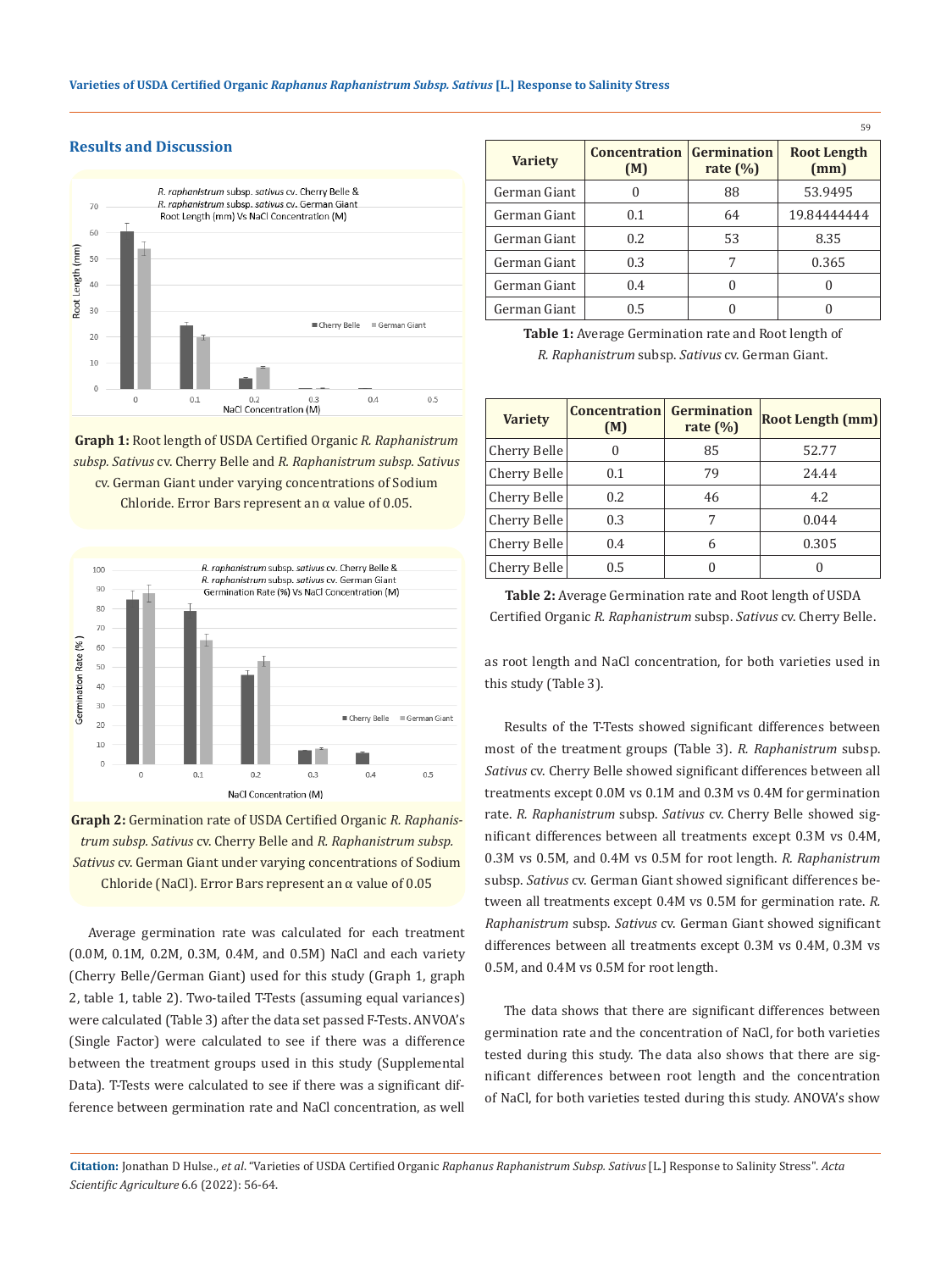| <b>T-Test</b>       | $CB - GR (%) vs$<br><b>Concentration</b> | $CB - RL$ (mm) vs<br><b>Concentration</b> | $GG - GR (%) vs$<br><b>Concentration</b> | $GG - RL$ (mm) $vs$<br><b>Concentration</b> |
|---------------------|------------------------------------------|-------------------------------------------|------------------------------------------|---------------------------------------------|
| $0 \text{ vs } 0.1$ | 0.709001756                              |                                           | 0.00700526                               | 2.6717E-05                                  |
| $0 \text{ vs } 0.2$ | 0.006424549                              | 5.18613E-08                               | 2.01093E-05                              | 3.62727E-08                                 |
| $0 \text{ vs } 0.3$ | 4.178E-10                                | 1.13729E-08                               | 1.53526E-13                              | 1.91419E-09                                 |
| $0 \text{ vs } 0.4$ | 1.20893E-09                              | 1.25685E-08                               | 5.3254E-16                               | 1.69611E-09                                 |
| $0 \text{ vs } 0.5$ | 4.53676E-11                              | 1.12485E-08                               | 5.3254E-16                               | 1.69611E-09                                 |
| $0.1$ vs $0.2$      | 0.001431412                              | 4.0675E-05                                | 0.008712111                              | 0.008712111                                 |
| $0.1$ vs $0.3$      | 1.43288E-11                              | 2.94933E-06                               | 7.76196E-07                              | 5.53675E-05                                 |
| $0.1$ vs $0.4$      | 5.59809E-12                              | 9.54016E-06                               | 5.08515E-08                              | 4.41564E-05                                 |
| $0.1$ vs $0.5$      | 1.60589E-13                              | 2.87958E-06                               | 5.08515E-08                              | 4.41564E-05                                 |
| $0.2$ vs $0.3$      | 0.000157615                              | 0.00087703                                | 3.30229E-07                              | 4.40233E-06                                 |
| $0.2$ vs $0.4$      | 0.000103753                              | 0.002085088                               | 6.17274E-09                              | 2.0604E-06                                  |
| $0.2$ vs $0.5$      | 1.33723E-05                              | 0.000793039                               | 6.17274E-09                              | 2.0604E-06                                  |
| $0.3$ vs $0.4$      | 0.773046143                              | 0.166874593                               | 0.00488525                               | 0.086640135                                 |
| $0.3$ vs $0.5$      | 0.015004964                              | 0.040708551                               | 0.00488525                               | 0.086640135                                 |
| $0.4$ vs $0.5$      | 0.014234209                              | 0.115248874                               | #DIV/0!                                  | #DIV/0!                                     |

**Table 3:** Results of the Two-Tailed T-Test (Assuming Equal Variance) for different varietites of *R. Raphanistrum* subsp. S*ativus.*   $CB =$  Cherry Belle, GG = German Giant, GR= Germination Rate, RL = Root Length, Yellow indicates a p-value below the  $\alpha$  value of 0.025.

there were significant differences between varieties for root length at 0.2M NaCl. No other differences were observed after ANOVA's and T-Tests were performed.

Overall, *R. Raphanistrum* subsp. *Sativus* cv. German Giant had the highest germination rate (88%) for the control (0.0M NaCl), while *R. Raphanistrum* subsp. *Sativus* cv. Cherry Belle had a slightly lower germination rate (85%) for the control (0.0M NaCl). At 0.1M NaCl, *R. Raphanistrum* subsp. *Sativus* cv. Cherry Belle had a higher germination rate (79%), while *R. Raphanistrum* subsp. *Sativus* cv. German Giant had a lower rate of germination (64%). While there is large difference between the germination rate of these two varieties at 0.1M, ANOVA showed a P-vale of 0.08, which is larger than our alpha value of 0.05. With a larger sample size, there might be significant differences between the two varieties at this concentration. At 0.2M NaCl, *R. Raphanistrum* subsp. *Sativus* cv. German Giant had the highest germination rate (53%), while *R. Raphanistrum* subsp. *Sativus* cv. Cherry Belle had a lower germination rate (46%). At 0.3M NaCl, *R. Raphanistrum* subsp. *Sativus* cv. German Giant had a slightly higher germination rate (8%), while *R. Raphanistrum* subsp. *Sativus* cv. Cherry Belle had a slightly lower germination rate (7%). At 0.4M NaCl, *R. Raphanistrum* subsp. *Sativus* cv. Cherry Belle had a higher germination rate (6%), while none of the *R. Raphanistrum* subsp. *Sativus* cv. German Giant seeds germinated.

The control concentration (0.0M NaCl) showed that *R. Raphanistrum* subsp. *Sativus* cv. Cherry Belle had the largest average root length of 60.66mm, while *R. Raphanistrum* subsp. *Sativus* cv. German Giant had an average root length of 53.94mm. At 0.1M NaCl, *R. Raphanistrum* subsp. *Sativus* cv. Cherry Belle had the largest average root lenth of 24.44mm, while *R. Raphanistrum* subsp. *Sativus* cv. German Giant had an average root length of 19.84mm. Interestingly, at 0.2M NaCl, *R. Raphanistrum* subsp. *Sativus* cv. German Giant had the largest average root length of 8.35mm, while *R. Raphanistrum* subsp. *Sativus* cv. Cherry Belle had an average root length of 4.2mm. At 0.3M NaCl, the root lengths were slightly higher for *R. Raphanistrum* subsp. *Sativus* cv. German Giant (0.365mm), while *R. Raphanistrum* subsp. *Sativus* cv. Cherry Belle had an average average of 0.044mm. At 0.4M NaCl, the root lengths were slightly higher for *R. Raphanistrum* subsp. *Sativus* cv. Cherry Belle 0.305mm,

**Citation:** Jonathan D Hulse., *et al*. "Varieties of USDA Certified Organic *Raphanus Raphanistrum Subsp. Sativus* [L.] Response to Salinity Stress". *Acta Scientific Agriculture* 6.6 (2022): 56-64.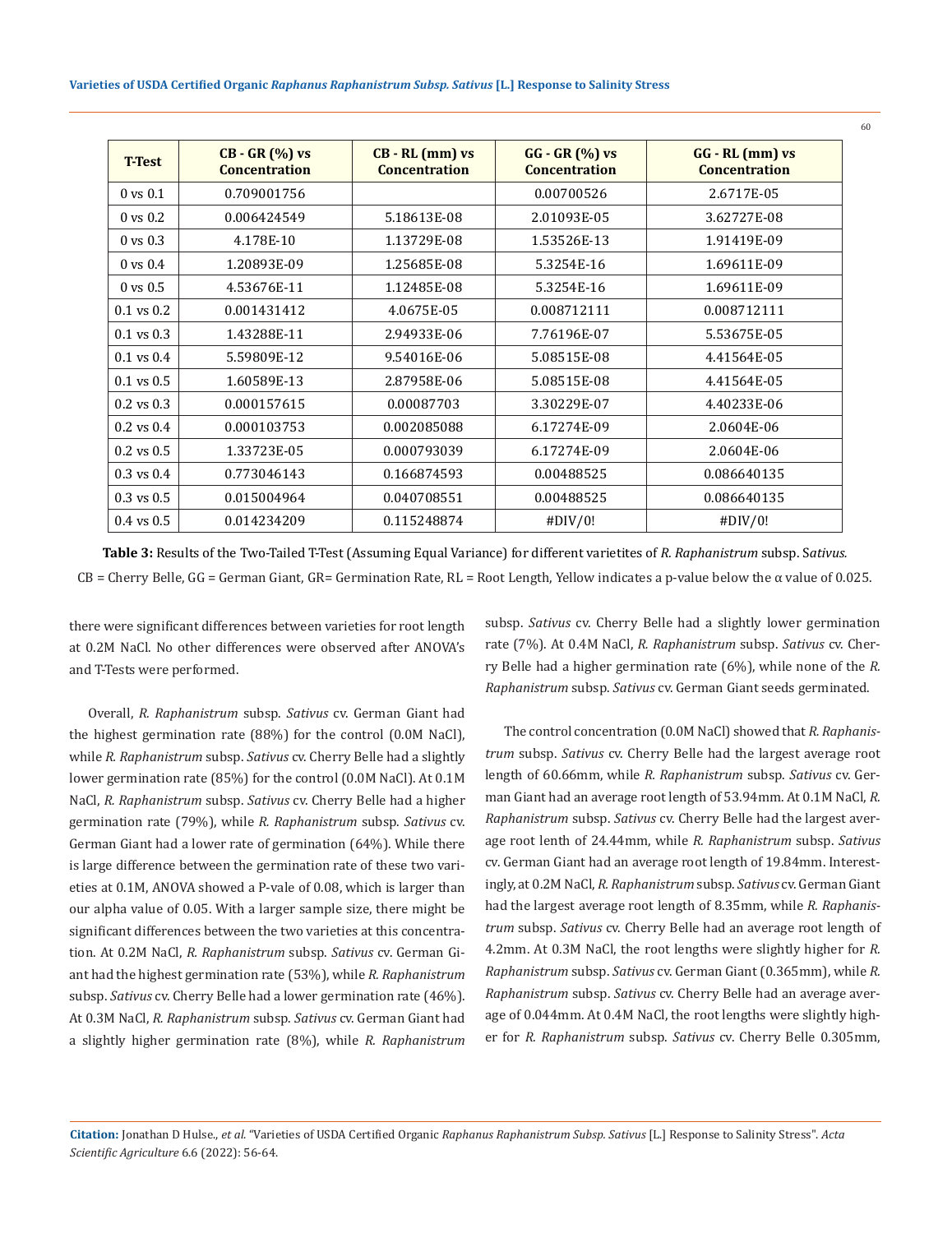where the root length for *R. Raphanistrum* subsp. *Sativus* cv. German Giant was 0.0mm. There was no root length data collected for 0.5M, since none of the seeds germinated at that concentration.

This study adds to the knowledge of salinity tolerance in *R. Raphanistrum* subsp. *Sativus*, and will hopefully benefit agriculturalists in the future. Previous studies have examined salinity tolerance in *R. Raphanistrum* subsp. *Sativus*, but they tested different varieties than this study. Kanjevac and colleagues examined various mechanisms that effected germination rate of *R. Raphanistrum*  subsp. *Sativus* [20]. Su., *et al*. examined the effect of different salt concentrations on germination rate and root length of *R. Raphanistrum* subsp. *Sativus,* but looked at cv. Jiujin, Changfeng, Shunyuan, Nanpan, May, and Red. [46]. Munir [36] conducted a study to examine the effect of different salt concentrations on root biomass and chlorophyl concentrations of *R. Raphanistrum* subsp. *Sativus*  cv. Deci White and Lal Pari, but did not examine Cherry Belle or German Giant. Ayyub., *et al*. [5] investigated the effects of salt stress on the morphological, physiological, and biochemical characters of *R. Raphanistrum* subsp. *Sativus* cv. Desi Long, Local Japanese, Laal Pari, 40 Days, Meno, and Green Neck.

 Many other studies have examined salinity tolerance, but this expands knowledge to USDA Certified Organic *R. Raphanistrum* subsp. *Sativus* cv. Cherry Belle and *R. Raphanistrum* subsp. *Sativus* cv German Giant. This study will be useful to agriculturalists and farmers who are trying to grow USDA Certified Organic radishes in salt contaminated soils.

## **Conclusion**

*Raphanus Raphanistrum* subsp. *Sativus* is a major economic crop, and is cultivated world-wide for its roots, leafy greens, seeds, as well as sprouts. Throughout the world, agricultural lands are becoming contaminated with salty ocean water from irrigation with polluted aquifers. *R. Raphanistrum* subsp. *Sativus* was shown to exhibit varying levels of salinity tolerance. The USDA Certified Organic varieties Cherry Belle and German Giant showed different germination rates and different root lengths when exposed to varying concentrations of Sodium Chloride. Differences occurred between varieties at 0.2M NaCl, which is half the salt concentration of the world's oceans. This information will help agriculturalists and farmers find the most adapted variety of radishes for varying levels of salt contamination in agricultural lands.

#### **Acknowledgements**

We want to graciously thank Blue Ridge Community College for providing internal funding for the making of this manuscript. No external funding was provided for the creation of this manuscript. Enormous thanks to the many undergraduate researchers who helped collect data for the writing of this manuscript. Many thanks go out to our Chair Laura Baylor Ed.D., Dean Deborah DeWitt Ed.D., and President Laura Leatherwood Ed.D. for their unparalleled leadership at Blue Ridge Community College.

**Conflict of Interest:** No conflict of interest was committed during the creation of this manuscript.

### **Bibliography**

- 1. Araniti., *et al*. "The Delay of *[Raphanus raphanistrum subsp.](https://pubmed.ncbi.nlm.nih.gov/35406823/)  sativus* [\(L.\) Domin Seed Germination Induced by Coumarin Is](https://pubmed.ncbi.nlm.nih.gov/35406823/)  [Mediated by a Lower Ability to Sustain the Energetic Metabo](https://pubmed.ncbi.nlm.nih.gov/35406823/)lism". *Plants* [11.7 \(2022\): 843.](https://pubmed.ncbi.nlm.nih.gov/35406823/)
- 2. Arefin M., *et al*[. "Integrated use of fungicide, plant extract](https://www.researchgate.net/publication/332130639_INTEGRATED_USE_OF_FUNGICIDE_PLANT_EXTRACT_AND_BIO-AGENT_FOR_MANAGEMENT_OF_ALTERNARIA_BLIGHT_DISEASE_OF_RADISH_Raphanus_sativus_L_AND_QUALITY_SEED_PRODUCTION)  [and bio-agent for management of Alternaria blight disease](https://www.researchgate.net/publication/332130639_INTEGRATED_USE_OF_FUNGICIDE_PLANT_EXTRACT_AND_BIO-AGENT_FOR_MANAGEMENT_OF_ALTERNARIA_BLIGHT_DISEASE_OF_RADISH_Raphanus_sativus_L_AND_QUALITY_SEED_PRODUCTION)  of Radish (*Raphanus sativus* [L.\) and quality seed production".](https://www.researchgate.net/publication/332130639_INTEGRATED_USE_OF_FUNGICIDE_PLANT_EXTRACT_AND_BIO-AGENT_FOR_MANAGEMENT_OF_ALTERNARIA_BLIGHT_DISEASE_OF_RADISH_Raphanus_sativus_L_AND_QUALITY_SEED_PRODUCTION)  *[Research in: Agricultural and Veterinary Sciences](https://www.researchgate.net/publication/332130639_INTEGRATED_USE_OF_FUNGICIDE_PLANT_EXTRACT_AND_BIO-AGENT_FOR_MANAGEMENT_OF_ALTERNARIA_BLIGHT_DISEASE_OF_RADISH_Raphanus_sativus_L_AND_QUALITY_SEED_PRODUCTION)* 3.1 (2019): [10-21.](https://www.researchgate.net/publication/332130639_INTEGRATED_USE_OF_FUNGICIDE_PLANT_EXTRACT_AND_BIO-AGENT_FOR_MANAGEMENT_OF_ALTERNARIA_BLIGHT_DISEASE_OF_RADISH_Raphanus_sativus_L_AND_QUALITY_SEED_PRODUCTION)
- 3. [Arro J and JA Labate. "Genetic variation in a radish \(](https://link.springer.com/article/10.1007/s10722-021-01212-6)*Raphanus sativus* L.) geodiversity collection". *[Genetic Resources and Crop](https://link.springer.com/article/10.1007/s10722-021-01212-6)  Evolution* [69.1 \(2022\): 163-171.](https://link.springer.com/article/10.1007/s10722-021-01212-6)
- 4. Atamaleki Ali., *et al*[. "A systematic review and meta-analysis to](https://link.springer.com/article/10.1007/s12011-020-02181-0)  [investigate the correlation vegetable irrigation with wastewa](https://link.springer.com/article/10.1007/s12011-020-02181-0)[ter and concentration of potentially toxic elements \(PTES\): a](https://link.springer.com/article/10.1007/s12011-020-02181-0)  [Case study of spinach \(](https://link.springer.com/article/10.1007/s12011-020-02181-0)*Spinacia oleracea*) and radish (*Rapha[nus raphanistrum subsp. sativus](https://link.springer.com/article/10.1007/s12011-020-02181-0)*)". *Biological Trace Element Research* [199.2 \(2021\): 792-799.](https://link.springer.com/article/10.1007/s12011-020-02181-0)
- 5. Ayyub CM., *et al*[. "Evaluation of different radish \(](https://www.scirp.org/journal/paperinformation.aspx?paperid=65924)*Raphanus sativus*[\) genotypes under different saline regimes".](https://www.scirp.org/journal/paperinformation.aspx?paperid=65924) *American [Journal of Plant Sciences](https://www.scirp.org/journal/paperinformation.aspx?paperid=65924)* 7.06 (2016): 894.
- 6. Baek Dongwon., *et al*[. "Plant-growth promoting](https://pubmed.ncbi.nlm.nih.gov/31998336/) *Bacillus oryzicola* [YC7007 modulates stress-response gene expression and](https://pubmed.ncbi.nlm.nih.gov/31998336/)  [provides protection from salt stress".](https://pubmed.ncbi.nlm.nih.gov/31998336/) *Frontiers in Plant Science* [10 \(2020\): 1646.](https://pubmed.ncbi.nlm.nih.gov/31998336/)

**Citation:** Jonathan D Hulse., *et al*. "Varieties of USDA Certified Organic *Raphanus Raphanistrum Subsp. Sativus* [L.] Response to Salinity Stress". *Acta Scientific Agriculture* 6.6 (2022): 56-64.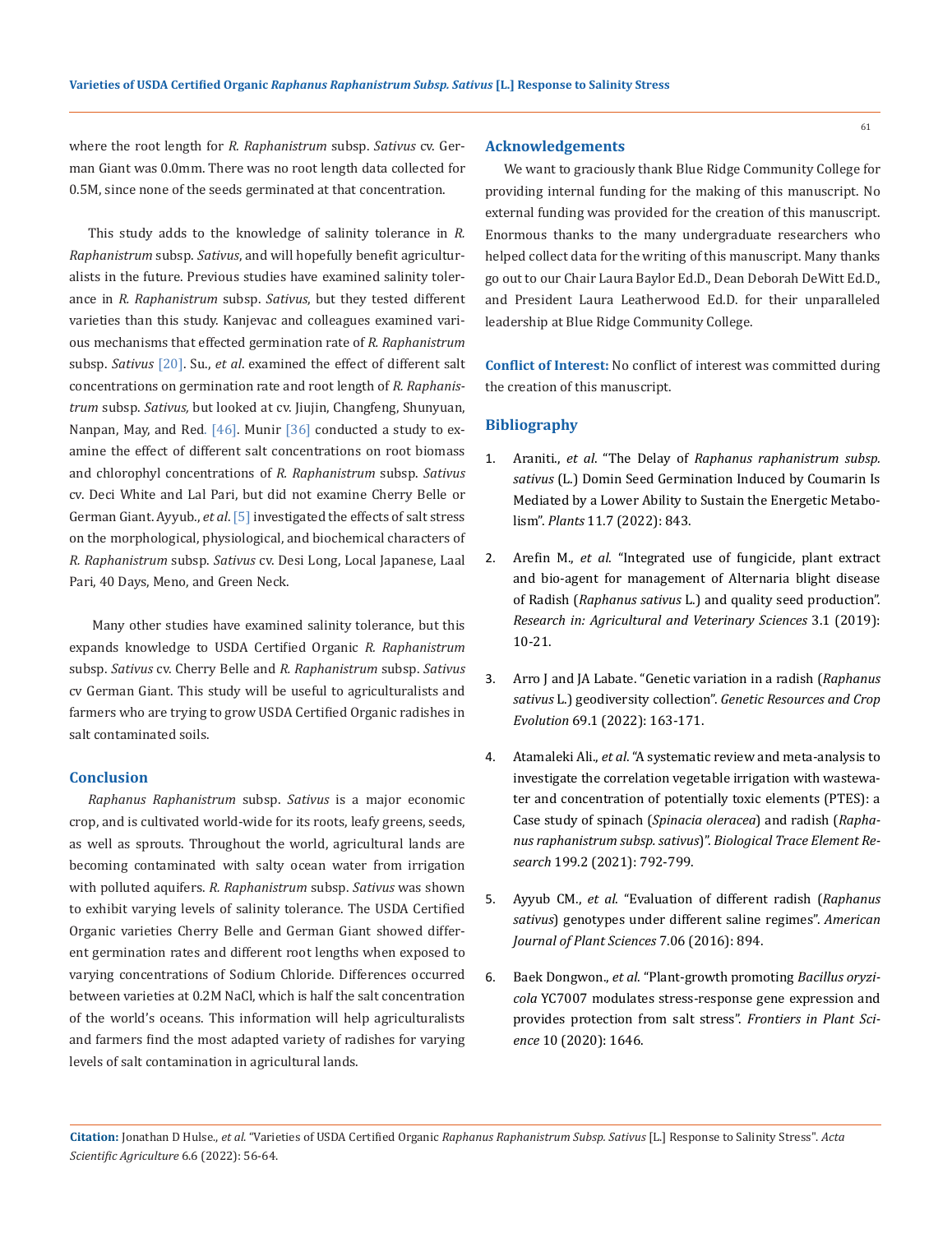- 7. Beevi Syed Sultan., *et al.* ["Isothiocyanate profile and selective](https://pubmed.ncbi.nlm.nih.gov/19182965/)  [antibacterial activity of root, stem, and leaf extracts derived](https://pubmed.ncbi.nlm.nih.gov/19182965/)  from *Raphanus sativus* L". *[Foodborne Pathogens and Disease](https://pubmed.ncbi.nlm.nih.gov/19182965/)* 6.1 [\(2009\): 129-136.](https://pubmed.ncbi.nlm.nih.gov/19182965/)
- 8. Behera Tusar Kanti., *et al.* ["Approaches Involved in the Vegeta](https://pubmed.ncbi.nlm.nih.gov/35281697/)[ble Crops Salt Stress Tolerance Improvement: Present Status](https://pubmed.ncbi.nlm.nih.gov/35281697/)  and Way Ahead". *[Frontiers in Plant Science](https://pubmed.ncbi.nlm.nih.gov/35281697/)* 12 (2021).
- 9. Cai X., *et al*[. "First report of Leptosphaeria biglobosa causing](https://pubmed.ncbi.nlm.nih.gov/30708913/)  black leg on *[Raphanus sativus](https://pubmed.ncbi.nlm.nih.gov/30708913/)* in central China". *Plant Disease* [98.7 \(2014\): 993-993.](https://pubmed.ncbi.nlm.nih.gov/30708913/)
- 10. Choi S-K., *et al*[. "First Report of Youcai mosaic virus in](https://apsjournals.apsnet.org/doi/10.1094/PDIS-05-17-0730-PDN) *Rapha[nus raphanistrum subsp. sativus](https://apsjournals.apsnet.org/doi/10.1094/PDIS-05-17-0730-PDN)* in Korea". *Plant Disease* 101.11 [\(2017\): 1959.](https://apsjournals.apsnet.org/doi/10.1094/PDIS-05-17-0730-PDN)
- 11. Divija SD., *et al*[. "Diversity, abundance and foraging behaviour](https://www.sciencedirect.com/science/article/abs/pii/S1226861522000425)  of insect pollinators in Radish (*[Raphanus raphanistrum subsp.](https://www.sciencedirect.com/science/article/abs/pii/S1226861522000425)  sativus* L.)". *[Journal of Asia-Pacific Entomology](https://www.sciencedirect.com/science/article/abs/pii/S1226861522000425)* (2022): 101909.
- 12. Fan Lianxue., *et al*[. "Genome-and Transcriptome-wide char](https://pubmed.ncbi.nlm.nih.gov/31888167/)acterization of *bZIP* [gene family identifies potential members](https://pubmed.ncbi.nlm.nih.gov/31888167/)  [involved in abiotic stress response and anthocyanin biosyn](https://pubmed.ncbi.nlm.nih.gov/31888167/)thesis in radish (*Raphanus sativus* L.)". *[International Journal of](https://pubmed.ncbi.nlm.nih.gov/31888167/)  [Molecular Sciences](https://pubmed.ncbi.nlm.nih.gov/31888167/)* 20.24 (2019): 6334.
- 13. Farghly Khaled A., *et al*[. "Corn wastes and peanut shell as grow](https://www.tandfonline.com/doi/abs/10.1080/00103624.2020.1798991)[ing media for production of red radish plants in soilless sys](https://www.tandfonline.com/doi/abs/10.1080/00103624.2020.1798991)tem". *[Communications in Soil Science and Plant Analysis](https://www.tandfonline.com/doi/abs/10.1080/00103624.2020.1798991)* 51.13 [\(2020\): 1799-1810.](https://www.tandfonline.com/doi/abs/10.1080/00103624.2020.1798991)
- 14. Ferreira Lucas Borges., *et al*[. "Organic carbon and nitrogen](https://www.researchgate.net/publication/328817208_Organic_carbon_and_nitrogen_contents_and_their_fractions_in_soils_with_onion_crops_in_different_management_systems)  [contents and their fractions in soils with onion crops in dif](https://www.researchgate.net/publication/328817208_Organic_carbon_and_nitrogen_contents_and_their_fractions_in_soils_with_onion_crops_in_different_management_systems)[ferent management systems".](https://www.researchgate.net/publication/328817208_Organic_carbon_and_nitrogen_contents_and_their_fractions_in_soils_with_onion_crops_in_different_management_systems) *Soil Research* 56.8 (2018): 846- [855.](https://www.researchgate.net/publication/328817208_Organic_carbon_and_nitrogen_contents_and_their_fractions_in_soils_with_onion_crops_in_different_management_systems)
- 15. Garibaldi A., *et al*[. "Occurrence of Fusarium equiseti on](https://apsjournals.apsnet.org/doi/10.1094/PDIS-03-17-0417-PDN) *Raphanus sativus* [seedlings in Italy".](https://apsjournals.apsnet.org/doi/10.1094/PDIS-03-17-0417-PDN) *Plant Disease* 101.8 (2017): [1548-1548.](https://apsjournals.apsnet.org/doi/10.1094/PDIS-03-17-0417-PDN)
- 16. V Georgescu Mihaela Ioana., *et al*. "*[Raphanus raphanistrum](https://pdf.sciencedirectassets.com/270703/1-s2.0-S2210784316X00046/1-s2.0-S2210784316302285/main.pdf?X-Amz-Security-Token=IQoJb3JpZ2luX2VjEMT%2F%2F%2F%2F%2F%2F%2F%2F%2F%2FwEaCXVzLWVhc3QtMSJHMEUCIQCHXwbR5K0h9tbrGbqVMI4W5HaV9534lEUEoiVk5%2FBwdAIgf66d8VgGKTalLlc%2FGZklhsukWPsWwhZhUEFw78l287oq2wQInf%2F%2F%2F%2F%2F%2F%2F%2F%2F%2FARAEGgwwNTkwMDM1NDY4NjUiDMKzNLwB6umQJywg6CqvBPA4MNlDsNgQbgDZDkraWrkhS4lw3aImiJKzL0CwQDjiASkgXk3IwdhiXeAsKtPXt3JFSNpcaZhoeDsGrktk7XUgxorlgpMF7kNBv8RkayJ7y9eUQT1YR6qPiSyBA3S3eMFTdaFQ%2FGa%2BtT8EkUsiw1JZ6cnven8je3J7t6xFSaNPb4dv%2BNgzY906uZssWugj1Wxe6GWZ8WyAmnuTfBe3bbbMYZXmiYMMHYtCCei7j%2B3YCWf1nfClNhORZJRJZqFi5cJPWh0QWf1wQzslhKPUJF0IFQYt455EM%2FgxU0y%2B29zyK20A%2F9cR9E8UZtOvRQOrHKMqTUGdZDs1bJ0LuufGTiRZeJFXmrVq2kvrCgex72Fxu2ZGkVd2ZmesI4LEt2ybOUBQD5TUGIPr0hQrpYqUJ8jeCSpukTCAse%2BYvfMvNmfkEMGhHckMjEpn1W12bvE1o%2BeykhZN9PLVRQTtEv%2BJmVSs%2BsrUkHhersMyqNEXfpWT3lOrmjtcxk4%2FmRb5YV5zBCH4oL%2BQKvOE%2ByxwTmhHNZkrommSCi4fnisJBLZZoNgfBGIEXEKqwsKKxz3YTxUScZ%2F%2FNWWOWXkJJTdW8%2BKN2XwjxRDPGcL1CNNyaLzh1afgAYAbNTRL4HbvPRBiRWavaIbgKyWNzlpQ%2FWigOOrTkktcbZmZ9PkcdtzhbZs9X6ordRnVBxYF%2Bfg8SPCDH6UEAKUL9ovQNRsOGF99YRVn5YkAD10%2F4xAgSxsMUABW4Yww9ZCHlAY6qQE86v6o3sZSfMgJSrNJSMEyOg5jAFkKPTeVCNv9uHV6qOdij%2FkK2O6JTNIZR3L%2F%2FkRe9FYcTfV0Pj2eZG17XAP9akAPSrcYSppUT2UdAZUjUrd7Vm05vlDaTbgy9t%2BH6wvr8Y%2FhBdQ7AxG%2F%2BzqfNGllMED3oKSpG%2BhYRPwiZflbeZIVelq6SNrCdNa8qNtSrMuprDaEa%2B4e0I7m52JDSTV79wGh7HpRKPzw&X-Amz-Algorithm=AWS4-HMAC-SHA256&X-Amz-Date=20220516T041747Z&X-Amz-SignedHeaders=host&X-Amz-Expires=300&X-Amz-Credential=ASIAQ3PHCVTYYAMI3IA3%2F20220516%2Fus-east-1%2Fs3%2Faws4_request&X-Amz-Signature=7bd5f9c35985298f78de89bf1ed850fae2380c18507dd5669042848f8861a083&hash=28e9bb136fbc45ee8903879acdb6e1bfaa544255ff968c97499269f404497b08&host=68042c943591013ac2b2430a89b270f6af2c76d8dfd086a07176afe7c76c2c61&pii=S2210784316302285&tid=spdf-307941f5-5f1e-4740-b9d3-e9287114b9e0&sid=c25cf7433d99a040672abae-426ac14e3797gxrqb&type=client&ua=4d54075250055c010508&rr=70c14e3dcf93c91c)* Subsp. *Landra* [\(Moretti ex DC.\) Bonnier and Layens-Adven](https://pdf.sciencedirectassets.com/270703/1-s2.0-S2210784316X00046/1-s2.0-S2210784316302285/main.pdf?X-Amz-Security-Token=IQoJb3JpZ2luX2VjEMT%2F%2F%2F%2F%2F%2F%2F%2F%2F%2FwEaCXVzLWVhc3QtMSJHMEUCIQCHXwbR5K0h9tbrGbqVMI4W5HaV9534lEUEoiVk5%2FBwdAIgf66d8VgGKTalLlc%2FGZklhsukWPsWwhZhUEFw78l287oq2wQInf%2F%2F%2F%2F%2F%2F%2F%2F%2F%2FARAEGgwwNTkwMDM1NDY4NjUiDMKzNLwB6umQJywg6CqvBPA4MNlDsNgQbgDZDkraWrkhS4lw3aImiJKzL0CwQDjiASkgXk3IwdhiXeAsKtPXt3JFSNpcaZhoeDsGrktk7XUgxorlgpMF7kNBv8RkayJ7y9eUQT1YR6qPiSyBA3S3eMFTdaFQ%2FGa%2BtT8EkUsiw1JZ6cnven8je3J7t6xFSaNPb4dv%2BNgzY906uZssWugj1Wxe6GWZ8WyAmnuTfBe3bbbMYZXmiYMMHYtCCei7j%2B3YCWf1nfClNhORZJRJZqFi5cJPWh0QWf1wQzslhKPUJF0IFQYt455EM%2FgxU0y%2B29zyK20A%2F9cR9E8UZtOvRQOrHKMqTUGdZDs1bJ0LuufGTiRZeJFXmrVq2kvrCgex72Fxu2ZGkVd2ZmesI4LEt2ybOUBQD5TUGIPr0hQrpYqUJ8jeCSpukTCAse%2BYvfMvNmfkEMGhHckMjEpn1W12bvE1o%2BeykhZN9PLVRQTtEv%2BJmVSs%2BsrUkHhersMyqNEXfpWT3lOrmjtcxk4%2FmRb5YV5zBCH4oL%2BQKvOE%2ByxwTmhHNZkrommSCi4fnisJBLZZoNgfBGIEXEKqwsKKxz3YTxUScZ%2F%2FNWWOWXkJJTdW8%2BKN2XwjxRDPGcL1CNNyaLzh1afgAYAbNTRL4HbvPRBiRWavaIbgKyWNzlpQ%2FWigOOrTkktcbZmZ9PkcdtzhbZs9X6ordRnVBxYF%2Bfg8SPCDH6UEAKUL9ovQNRsOGF99YRVn5YkAD10%2F4xAgSxsMUABW4Yww9ZCHlAY6qQE86v6o3sZSfMgJSrNJSMEyOg5jAFkKPTeVCNv9uHV6qOdij%2FkK2O6JTNIZR3L%2F%2FkRe9FYcTfV0Pj2eZG17XAP9akAPSrcYSppUT2UdAZUjUrd7Vm05vlDaTbgy9t%2BH6wvr8Y%2FhBdQ7AxG%2F%2BzqfNGllMED3oKSpG%2BhYRPwiZflbeZIVelq6SNrCdNa8qNtSrMuprDaEa%2B4e0I7m52JDSTV79wGh7HpRKPzw&X-Amz-Algorithm=AWS4-HMAC-SHA256&X-Amz-Date=20220516T041747Z&X-Amz-SignedHeaders=host&X-Amz-Expires=300&X-Amz-Credential=ASIAQ3PHCVTYYAMI3IA3%2F20220516%2Fus-east-1%2Fs3%2Faws4_request&X-Amz-Signature=7bd5f9c35985298f78de89bf1ed850fae2380c18507dd5669042848f8861a083&hash=28e9bb136fbc45ee8903879acdb6e1bfaa544255ff968c97499269f404497b08&host=68042c943591013ac2b2430a89b270f6af2c76d8dfd086a07176afe7c76c2c61&pii=S2210784316302285&tid=spdf-307941f5-5f1e-4740-b9d3-e9287114b9e0&sid=c25cf7433d99a040672abae-426ac14e3797gxrqb&type=client&ua=4d54075250055c010508&rr=70c14e3dcf93c91c)[titious species of Mediterranean origin adapted as weed in](https://pdf.sciencedirectassets.com/270703/1-s2.0-S2210784316X00046/1-s2.0-S2210784316302285/main.pdf?X-Amz-Security-Token=IQoJb3JpZ2luX2VjEMT%2F%2F%2F%2F%2F%2F%2F%2F%2F%2FwEaCXVzLWVhc3QtMSJHMEUCIQCHXwbR5K0h9tbrGbqVMI4W5HaV9534lEUEoiVk5%2FBwdAIgf66d8VgGKTalLlc%2FGZklhsukWPsWwhZhUEFw78l287oq2wQInf%2F%2F%2F%2F%2F%2F%2F%2F%2F%2FARAEGgwwNTkwMDM1NDY4NjUiDMKzNLwB6umQJywg6CqvBPA4MNlDsNgQbgDZDkraWrkhS4lw3aImiJKzL0CwQDjiASkgXk3IwdhiXeAsKtPXt3JFSNpcaZhoeDsGrktk7XUgxorlgpMF7kNBv8RkayJ7y9eUQT1YR6qPiSyBA3S3eMFTdaFQ%2FGa%2BtT8EkUsiw1JZ6cnven8je3J7t6xFSaNPb4dv%2BNgzY906uZssWugj1Wxe6GWZ8WyAmnuTfBe3bbbMYZXmiYMMHYtCCei7j%2B3YCWf1nfClNhORZJRJZqFi5cJPWh0QWf1wQzslhKPUJF0IFQYt455EM%2FgxU0y%2B29zyK20A%2F9cR9E8UZtOvRQOrHKMqTUGdZDs1bJ0LuufGTiRZeJFXmrVq2kvrCgex72Fxu2ZGkVd2ZmesI4LEt2ybOUBQD5TUGIPr0hQrpYqUJ8jeCSpukTCAse%2BYvfMvNmfkEMGhHckMjEpn1W12bvE1o%2BeykhZN9PLVRQTtEv%2BJmVSs%2BsrUkHhersMyqNEXfpWT3lOrmjtcxk4%2FmRb5YV5zBCH4oL%2BQKvOE%2ByxwTmhHNZkrommSCi4fnisJBLZZoNgfBGIEXEKqwsKKxz3YTxUScZ%2F%2FNWWOWXkJJTdW8%2BKN2XwjxRDPGcL1CNNyaLzh1afgAYAbNTRL4HbvPRBiRWavaIbgKyWNzlpQ%2FWigOOrTkktcbZmZ9PkcdtzhbZs9X6ordRnVBxYF%2Bfg8SPCDH6UEAKUL9ovQNRsOGF99YRVn5YkAD10%2F4xAgSxsMUABW4Yww9ZCHlAY6qQE86v6o3sZSfMgJSrNJSMEyOg5jAFkKPTeVCNv9uHV6qOdij%2FkK2O6JTNIZR3L%2F%2FkRe9FYcTfV0Pj2eZG17XAP9akAPSrcYSppUT2UdAZUjUrd7Vm05vlDaTbgy9t%2BH6wvr8Y%2FhBdQ7AxG%2F%2BzqfNGllMED3oKSpG%2BhYRPwiZflbeZIVelq6SNrCdNa8qNtSrMuprDaEa%2B4e0I7m52JDSTV79wGh7HpRKPzw&X-Amz-Algorithm=AWS4-HMAC-SHA256&X-Amz-Date=20220516T041747Z&X-Amz-SignedHeaders=host&X-Amz-Expires=300&X-Amz-Credential=ASIAQ3PHCVTYYAMI3IA3%2F20220516%2Fus-east-1%2Fs3%2Faws4_request&X-Amz-Signature=7bd5f9c35985298f78de89bf1ed850fae2380c18507dd5669042848f8861a083&hash=28e9bb136fbc45ee8903879acdb6e1bfaa544255ff968c97499269f404497b08&host=68042c943591013ac2b2430a89b270f6af2c76d8dfd086a07176afe7c76c2c61&pii=S2210784316302285&tid=spdf-307941f5-5f1e-4740-b9d3-e9287114b9e0&sid=c25cf7433d99a040672abae-426ac14e3797gxrqb&type=client&ua=4d54075250055c010508&rr=70c14e3dcf93c91c)  [crops-Some considerations on morphological and anatomical](https://pdf.sciencedirectassets.com/270703/1-s2.0-S2210784316X00046/1-s2.0-S2210784316302285/main.pdf?X-Amz-Security-Token=IQoJb3JpZ2luX2VjEMT%2F%2F%2F%2F%2F%2F%2F%2F%2F%2FwEaCXVzLWVhc3QtMSJHMEUCIQCHXwbR5K0h9tbrGbqVMI4W5HaV9534lEUEoiVk5%2FBwdAIgf66d8VgGKTalLlc%2FGZklhsukWPsWwhZhUEFw78l287oq2wQInf%2F%2F%2F%2F%2F%2F%2F%2F%2F%2FARAEGgwwNTkwMDM1NDY4NjUiDMKzNLwB6umQJywg6CqvBPA4MNlDsNgQbgDZDkraWrkhS4lw3aImiJKzL0CwQDjiASkgXk3IwdhiXeAsKtPXt3JFSNpcaZhoeDsGrktk7XUgxorlgpMF7kNBv8RkayJ7y9eUQT1YR6qPiSyBA3S3eMFTdaFQ%2FGa%2BtT8EkUsiw1JZ6cnven8je3J7t6xFSaNPb4dv%2BNgzY906uZssWugj1Wxe6GWZ8WyAmnuTfBe3bbbMYZXmiYMMHYtCCei7j%2B3YCWf1nfClNhORZJRJZqFi5cJPWh0QWf1wQzslhKPUJF0IFQYt455EM%2FgxU0y%2B29zyK20A%2F9cR9E8UZtOvRQOrHKMqTUGdZDs1bJ0LuufGTiRZeJFXmrVq2kvrCgex72Fxu2ZGkVd2ZmesI4LEt2ybOUBQD5TUGIPr0hQrpYqUJ8jeCSpukTCAse%2BYvfMvNmfkEMGhHckMjEpn1W12bvE1o%2BeykhZN9PLVRQTtEv%2BJmVSs%2BsrUkHhersMyqNEXfpWT3lOrmjtcxk4%2FmRb5YV5zBCH4oL%2BQKvOE%2ByxwTmhHNZkrommSCi4fnisJBLZZoNgfBGIEXEKqwsKKxz3YTxUScZ%2F%2FNWWOWXkJJTdW8%2BKN2XwjxRDPGcL1CNNyaLzh1afgAYAbNTRL4HbvPRBiRWavaIbgKyWNzlpQ%2FWigOOrTkktcbZmZ9PkcdtzhbZs9X6ordRnVBxYF%2Bfg8SPCDH6UEAKUL9ovQNRsOGF99YRVn5YkAD10%2F4xAgSxsMUABW4Yww9ZCHlAY6qQE86v6o3sZSfMgJSrNJSMEyOg5jAFkKPTeVCNv9uHV6qOdij%2FkK2O6JTNIZR3L%2F%2FkRe9FYcTfV0Pj2eZG17XAP9akAPSrcYSppUT2UdAZUjUrd7Vm05vlDaTbgy9t%2BH6wvr8Y%2FhBdQ7AxG%2F%2BzqfNGllMED3oKSpG%2BhYRPwiZflbeZIVelq6SNrCdNa8qNtSrMuprDaEa%2B4e0I7m52JDSTV79wGh7HpRKPzw&X-Amz-Algorithm=AWS4-HMAC-SHA256&X-Amz-Date=20220516T041747Z&X-Amz-SignedHeaders=host&X-Amz-Expires=300&X-Amz-Credential=ASIAQ3PHCVTYYAMI3IA3%2F20220516%2Fus-east-1%2Fs3%2Faws4_request&X-Amz-Signature=7bd5f9c35985298f78de89bf1ed850fae2380c18507dd5669042848f8861a083&hash=28e9bb136fbc45ee8903879acdb6e1bfaa544255ff968c97499269f404497b08&host=68042c943591013ac2b2430a89b270f6af2c76d8dfd086a07176afe7c76c2c61&pii=S2210784316302285&tid=spdf-307941f5-5f1e-4740-b9d3-e9287114b9e0&sid=c25cf7433d99a040672abae-426ac14e3797gxrqb&type=client&ua=4d54075250055c010508&rr=70c14e3dcf93c91c)  peculiarities". *[Agriculture and Agricultural Science Procedia](https://pdf.sciencedirectassets.com/270703/1-s2.0-S2210784316X00046/1-s2.0-S2210784316302285/main.pdf?X-Amz-Security-Token=IQoJb3JpZ2luX2VjEMT%2F%2F%2F%2F%2F%2F%2F%2F%2F%2FwEaCXVzLWVhc3QtMSJHMEUCIQCHXwbR5K0h9tbrGbqVMI4W5HaV9534lEUEoiVk5%2FBwdAIgf66d8VgGKTalLlc%2FGZklhsukWPsWwhZhUEFw78l287oq2wQInf%2F%2F%2F%2F%2F%2F%2F%2F%2F%2FARAEGgwwNTkwMDM1NDY4NjUiDMKzNLwB6umQJywg6CqvBPA4MNlDsNgQbgDZDkraWrkhS4lw3aImiJKzL0CwQDjiASkgXk3IwdhiXeAsKtPXt3JFSNpcaZhoeDsGrktk7XUgxorlgpMF7kNBv8RkayJ7y9eUQT1YR6qPiSyBA3S3eMFTdaFQ%2FGa%2BtT8EkUsiw1JZ6cnven8je3J7t6xFSaNPb4dv%2BNgzY906uZssWugj1Wxe6GWZ8WyAmnuTfBe3bbbMYZXmiYMMHYtCCei7j%2B3YCWf1nfClNhORZJRJZqFi5cJPWh0QWf1wQzslhKPUJF0IFQYt455EM%2FgxU0y%2B29zyK20A%2F9cR9E8UZtOvRQOrHKMqTUGdZDs1bJ0LuufGTiRZeJFXmrVq2kvrCgex72Fxu2ZGkVd2ZmesI4LEt2ybOUBQD5TUGIPr0hQrpYqUJ8jeCSpukTCAse%2BYvfMvNmfkEMGhHckMjEpn1W12bvE1o%2BeykhZN9PLVRQTtEv%2BJmVSs%2BsrUkHhersMyqNEXfpWT3lOrmjtcxk4%2FmRb5YV5zBCH4oL%2BQKvOE%2ByxwTmhHNZkrommSCi4fnisJBLZZoNgfBGIEXEKqwsKKxz3YTxUScZ%2F%2FNWWOWXkJJTdW8%2BKN2XwjxRDPGcL1CNNyaLzh1afgAYAbNTRL4HbvPRBiRWavaIbgKyWNzlpQ%2FWigOOrTkktcbZmZ9PkcdtzhbZs9X6ordRnVBxYF%2Bfg8SPCDH6UEAKUL9ovQNRsOGF99YRVn5YkAD10%2F4xAgSxsMUABW4Yww9ZCHlAY6qQE86v6o3sZSfMgJSrNJSMEyOg5jAFkKPTeVCNv9uHV6qOdij%2FkK2O6JTNIZR3L%2F%2FkRe9FYcTfV0Pj2eZG17XAP9akAPSrcYSppUT2UdAZUjUrd7Vm05vlDaTbgy9t%2BH6wvr8Y%2FhBdQ7AxG%2F%2BzqfNGllMED3oKSpG%2BhYRPwiZflbeZIVelq6SNrCdNa8qNtSrMuprDaEa%2B4e0I7m52JDSTV79wGh7HpRKPzw&X-Amz-Algorithm=AWS4-HMAC-SHA256&X-Amz-Date=20220516T041747Z&X-Amz-SignedHeaders=host&X-Amz-Expires=300&X-Amz-Credential=ASIAQ3PHCVTYYAMI3IA3%2F20220516%2Fus-east-1%2Fs3%2Faws4_request&X-Amz-Signature=7bd5f9c35985298f78de89bf1ed850fae2380c18507dd5669042848f8861a083&hash=28e9bb136fbc45ee8903879acdb6e1bfaa544255ff968c97499269f404497b08&host=68042c943591013ac2b2430a89b270f6af2c76d8dfd086a07176afe7c76c2c61&pii=S2210784316302285&tid=spdf-307941f5-5f1e-4740-b9d3-e9287114b9e0&sid=c25cf7433d99a040672abae-426ac14e3797gxrqb&type=client&ua=4d54075250055c010508&rr=70c14e3dcf93c91c)* 10 [\(2016\): 123-128.](https://pdf.sciencedirectassets.com/270703/1-s2.0-S2210784316X00046/1-s2.0-S2210784316302285/main.pdf?X-Amz-Security-Token=IQoJb3JpZ2luX2VjEMT%2F%2F%2F%2F%2F%2F%2F%2F%2F%2FwEaCXVzLWVhc3QtMSJHMEUCIQCHXwbR5K0h9tbrGbqVMI4W5HaV9534lEUEoiVk5%2FBwdAIgf66d8VgGKTalLlc%2FGZklhsukWPsWwhZhUEFw78l287oq2wQInf%2F%2F%2F%2F%2F%2F%2F%2F%2F%2FARAEGgwwNTkwMDM1NDY4NjUiDMKzNLwB6umQJywg6CqvBPA4MNlDsNgQbgDZDkraWrkhS4lw3aImiJKzL0CwQDjiASkgXk3IwdhiXeAsKtPXt3JFSNpcaZhoeDsGrktk7XUgxorlgpMF7kNBv8RkayJ7y9eUQT1YR6qPiSyBA3S3eMFTdaFQ%2FGa%2BtT8EkUsiw1JZ6cnven8je3J7t6xFSaNPb4dv%2BNgzY906uZssWugj1Wxe6GWZ8WyAmnuTfBe3bbbMYZXmiYMMHYtCCei7j%2B3YCWf1nfClNhORZJRJZqFi5cJPWh0QWf1wQzslhKPUJF0IFQYt455EM%2FgxU0y%2B29zyK20A%2F9cR9E8UZtOvRQOrHKMqTUGdZDs1bJ0LuufGTiRZeJFXmrVq2kvrCgex72Fxu2ZGkVd2ZmesI4LEt2ybOUBQD5TUGIPr0hQrpYqUJ8jeCSpukTCAse%2BYvfMvNmfkEMGhHckMjEpn1W12bvE1o%2BeykhZN9PLVRQTtEv%2BJmVSs%2BsrUkHhersMyqNEXfpWT3lOrmjtcxk4%2FmRb5YV5zBCH4oL%2BQKvOE%2ByxwTmhHNZkrommSCi4fnisJBLZZoNgfBGIEXEKqwsKKxz3YTxUScZ%2F%2FNWWOWXkJJTdW8%2BKN2XwjxRDPGcL1CNNyaLzh1afgAYAbNTRL4HbvPRBiRWavaIbgKyWNzlpQ%2FWigOOrTkktcbZmZ9PkcdtzhbZs9X6ordRnVBxYF%2Bfg8SPCDH6UEAKUL9ovQNRsOGF99YRVn5YkAD10%2F4xAgSxsMUABW4Yww9ZCHlAY6qQE86v6o3sZSfMgJSrNJSMEyOg5jAFkKPTeVCNv9uHV6qOdij%2FkK2O6JTNIZR3L%2F%2FkRe9FYcTfV0Pj2eZG17XAP9akAPSrcYSppUT2UdAZUjUrd7Vm05vlDaTbgy9t%2BH6wvr8Y%2FhBdQ7AxG%2F%2BzqfNGllMED3oKSpG%2BhYRPwiZflbeZIVelq6SNrCdNa8qNtSrMuprDaEa%2B4e0I7m52JDSTV79wGh7HpRKPzw&X-Amz-Algorithm=AWS4-HMAC-SHA256&X-Amz-Date=20220516T041747Z&X-Amz-SignedHeaders=host&X-Amz-Expires=300&X-Amz-Credential=ASIAQ3PHCVTYYAMI3IA3%2F20220516%2Fus-east-1%2Fs3%2Faws4_request&X-Amz-Signature=7bd5f9c35985298f78de89bf1ed850fae2380c18507dd5669042848f8861a083&hash=28e9bb136fbc45ee8903879acdb6e1bfaa544255ff968c97499269f404497b08&host=68042c943591013ac2b2430a89b270f6af2c76d8dfd086a07176afe7c76c2c61&pii=S2210784316302285&tid=spdf-307941f5-5f1e-4740-b9d3-e9287114b9e0&sid=c25cf7433d99a040672abae-426ac14e3797gxrqb&type=client&ua=4d54075250055c010508&rr=70c14e3dcf93c91c)
- 17. Hashemi Seyed., *et al*[. "The combined effects of ultrasound](https://www.researchgate.net/publication/336303390_The_combined_effects_of_ultrasound_and_lactic_acid_in_inactivating_microorganisms_on_fresh_radish_Raphanus_raphanistrum_subsp_sativus_Microbiological_and_quality_changes)  [and lactic acid in inactivating microorganisms on fresh radish](https://www.researchgate.net/publication/336303390_The_combined_effects_of_ultrasound_and_lactic_acid_in_inactivating_microorganisms_on_fresh_radish_Raphanus_raphanistrum_subsp_sativus_Microbiological_and_quality_changes)  (*[Raphanus raphanistrum subsp. sativus](https://www.researchgate.net/publication/336303390_The_combined_effects_of_ultrasound_and_lactic_acid_in_inactivating_microorganisms_on_fresh_radish_Raphanus_raphanistrum_subsp_sativus_Microbiological_and_quality_changes)*): Microbiological and quality changes". *[Food Science and Nutrition](https://www.researchgate.net/publication/336303390_The_combined_effects_of_ultrasound_and_lactic_acid_in_inactivating_microorganisms_on_fresh_radish_Raphanus_raphanistrum_subsp_sativus_Microbiological_and_quality_changes)* 8.1 (2020): 162- [169.](https://www.researchgate.net/publication/336303390_The_combined_effects_of_ultrasound_and_lactic_acid_in_inactivating_microorganisms_on_fresh_radish_Raphanus_raphanistrum_subsp_sativus_Microbiological_and_quality_changes)
- 18. Ismail H., *et al*[. "First report of Pedilanthus leaf curl virus, To](https://apsjournals.apsnet.org/doi/10.1094/PDIS-09-16-1265-PDN)[bacco leaf curl betasatellite, and Guar leaf curl alphasatellite](https://apsjournals.apsnet.org/doi/10.1094/PDIS-09-16-1265-PDN)  [infecting radish \(Raphanus sativus\) in Pakistan".](https://apsjournals.apsnet.org/doi/10.1094/PDIS-09-16-1265-PDN) *Plant Disease* [101.5 \(2017\): 845-845.](https://apsjournals.apsnet.org/doi/10.1094/PDIS-09-16-1265-PDN)
- 19. [Janardhanan Yashaswini and Mamta Nandakumar Varier.](https://www.researchgate.net/publication/325573276_Isolation_and_papain_digestion_of_novel_antifungal_peptides_from_red_radish_Raphanus_raphanistrum_subsp_sativus_and_analysis_of_selective_cytotoxicity_for_cancer_treatment)  ["Isolation and papain digestion of novel antifungal peptides](https://www.researchgate.net/publication/325573276_Isolation_and_papain_digestion_of_novel_antifungal_peptides_from_red_radish_Raphanus_raphanistrum_subsp_sativus_and_analysis_of_selective_cytotoxicity_for_cancer_treatment)  [from red radish \(Raphanus Raphanistrum subsp sativus\) and](https://www.researchgate.net/publication/325573276_Isolation_and_papain_digestion_of_novel_antifungal_peptides_from_red_radish_Raphanus_raphanistrum_subsp_sativus_and_analysis_of_selective_cytotoxicity_for_cancer_treatment)  [analysis of selective cytotoxicity for cancer treatment".](https://www.researchgate.net/publication/325573276_Isolation_and_papain_digestion_of_novel_antifungal_peptides_from_red_radish_Raphanus_raphanistrum_subsp_sativus_and_analysis_of_selective_cytotoxicity_for_cancer_treatment) *Journal [of Microbiology, Biotechnology and Food Sciences](https://www.researchgate.net/publication/325573276_Isolation_and_papain_digestion_of_novel_antifungal_peptides_from_red_radish_Raphanus_raphanistrum_subsp_sativus_and_analysis_of_selective_cytotoxicity_for_cancer_treatment)* 2021 (2021): [611-614.](https://www.researchgate.net/publication/325573276_Isolation_and_papain_digestion_of_novel_antifungal_peptides_from_red_radish_Raphanus_raphanistrum_subsp_sativus_and_analysis_of_selective_cytotoxicity_for_cancer_treatment)
- 20. Kanjevac Milica., *et al*[. "Improvement of Germination and Ear](https://pubmed.ncbi.nlm.nih.gov/35336639/)ly Growth of Radish (*Raphanus sativus* [L.\) through Modulation](https://pubmed.ncbi.nlm.nih.gov/35336639/)  [of Seed Metabolic Processes".](https://pubmed.ncbi.nlm.nih.gov/35336639/) *Plants* 11.6 (2022): 757.
- 21. Kumar Susheel., *et al*[. "Association of an isolate of papaya](https://www.researchgate.net/publication/348759903_Association_of_an_isolate_of_papaya_leaf_curl_virus_and_papaya_leaf_curl_betasatellite_with_leaf_curl_disease_of_radish_in_India)  [leaf curl virus and papaya leaf curl betasatellite with leaf curl](https://www.researchgate.net/publication/348759903_Association_of_an_isolate_of_papaya_leaf_curl_virus_and_papaya_leaf_curl_betasatellite_with_leaf_curl_disease_of_radish_in_India)  disease of radish in India". *[Journal of Plant Pathology](https://www.researchgate.net/publication/348759903_Association_of_an_isolate_of_papaya_leaf_curl_virus_and_papaya_leaf_curl_betasatellite_with_leaf_curl_disease_of_radish_in_India)* 103.2 [\(2021\): 629-634.](https://www.researchgate.net/publication/348759903_Association_of_an_isolate_of_papaya_leaf_curl_virus_and_papaya_leaf_curl_betasatellite_with_leaf_curl_disease_of_radish_in_India)
- 22. [Lakra BS. "Epiphytology and losses of downy mildew \(](https://www.researchgate.net/publication/290957463_Epiphytology_and_losses_of_downy_mildew_Peronospora_parasitica_of_radish_Raphanus_sativus_seed_crop)*Pero[nospora parasitica](https://www.researchgate.net/publication/290957463_Epiphytology_and_losses_of_downy_mildew_Peronospora_parasitica_of_radish_Raphanus_sativus_seed_crop)*) of radish (*Raphanus sativus*) seed crop". *[Indian Journal of Agricultural Sciences](https://www.researchgate.net/publication/290957463_Epiphytology_and_losses_of_downy_mildew_Peronospora_parasitica_of_radish_Raphanus_sativus_seed_crop)* 71.5 (2001): 321-324.
- 23. Lee O New., *et al*[. "Genotyping-by-Sequencing-Based Genome-](https://www.mdpi.com/2073-4425/12/6/858)[Wide Association Studies of Fusarium Wilt Resistance in Rad](https://www.mdpi.com/2073-4425/12/6/858)ishes (*[Raphanus sativus](https://www.mdpi.com/2073-4425/12/6/858)* L.)". *Genes* 12.6 (2021): 858.
- 24. Lim Hyun-Woo., *et al*[. "Antimicrobial action of](https://www.researchgate.net/publication/336381334_Antimicrobial_Action_of_Raphanus_raphanistrum_subsp_sativus_radish_Extracts_against_Foodborne_Bacteria_Present_in_Various_Milk_Products_A_Preliminary_Study) *Raphanus [raphanistrum subsp. sativus](https://www.researchgate.net/publication/336381334_Antimicrobial_Action_of_Raphanus_raphanistrum_subsp_sativus_radish_Extracts_against_Foodborne_Bacteria_Present_in_Various_Milk_Products_A_Preliminary_Study)* (radish) extracts against food[borne bacteria present in various milk products: A Prelimi](https://www.researchgate.net/publication/336381334_Antimicrobial_Action_of_Raphanus_raphanistrum_subsp_sativus_radish_Extracts_against_Foodborne_Bacteria_Present_in_Various_Milk_Products_A_Preliminary_Study)nary Study". *[Journal of Dairy Science and Biotechnology](https://www.researchgate.net/publication/336381334_Antimicrobial_Action_of_Raphanus_raphanistrum_subsp_sativus_radish_Extracts_against_Foodborne_Bacteria_Present_in_Various_Milk_Products_A_Preliminary_Study)* 37.3 [\(2019\): 187-195.](https://www.researchgate.net/publication/336381334_Antimicrobial_Action_of_Raphanus_raphanistrum_subsp_sativus_radish_Extracts_against_Foodborne_Bacteria_Present_in_Various_Milk_Products_A_Preliminary_Study)
- 25. Lim Hyun-Woo., *et al*[. "Organoleptic characteristics of dairy](https://www.semanticscholar.org/paper/Organoleptic-Characteristics-of-Dairy-Products-with-Lim-Song/aa5b8391c9b53d309a4d31cbf9510a7b1d3447f8)  products supplemented with *[Raphanus raphanistrum sub](https://www.semanticscholar.org/paper/Organoleptic-Characteristics-of-Dairy-Products-with-Lim-Song/aa5b8391c9b53d309a4d31cbf9510a7b1d3447f8)sp. sativus* [\(radish\) powder: a preliminary study on efficacy](https://www.semanticscholar.org/paper/Organoleptic-Characteristics-of-Dairy-Products-with-Lim-Song/aa5b8391c9b53d309a4d31cbf9510a7b1d3447f8)  against diabetes". *[Journal of Dairy Science and Biotechnol](https://www.semanticscholar.org/paper/Organoleptic-Characteristics-of-Dairy-Products-with-Lim-Song/aa5b8391c9b53d309a4d31cbf9510a7b1d3447f8)ogy* [37.3 \(2019\): 177-186.](https://www.semanticscholar.org/paper/Organoleptic-Characteristics-of-Dairy-Products-with-Lim-Song/aa5b8391c9b53d309a4d31cbf9510a7b1d3447f8)

**Citation:** Jonathan D Hulse., *et al*. "Varieties of USDA Certified Organic *Raphanus Raphanistrum Subsp. Sativus* [L.] Response to Salinity Stress". *Acta Scientific Agriculture* 6.6 (2022): 56-64.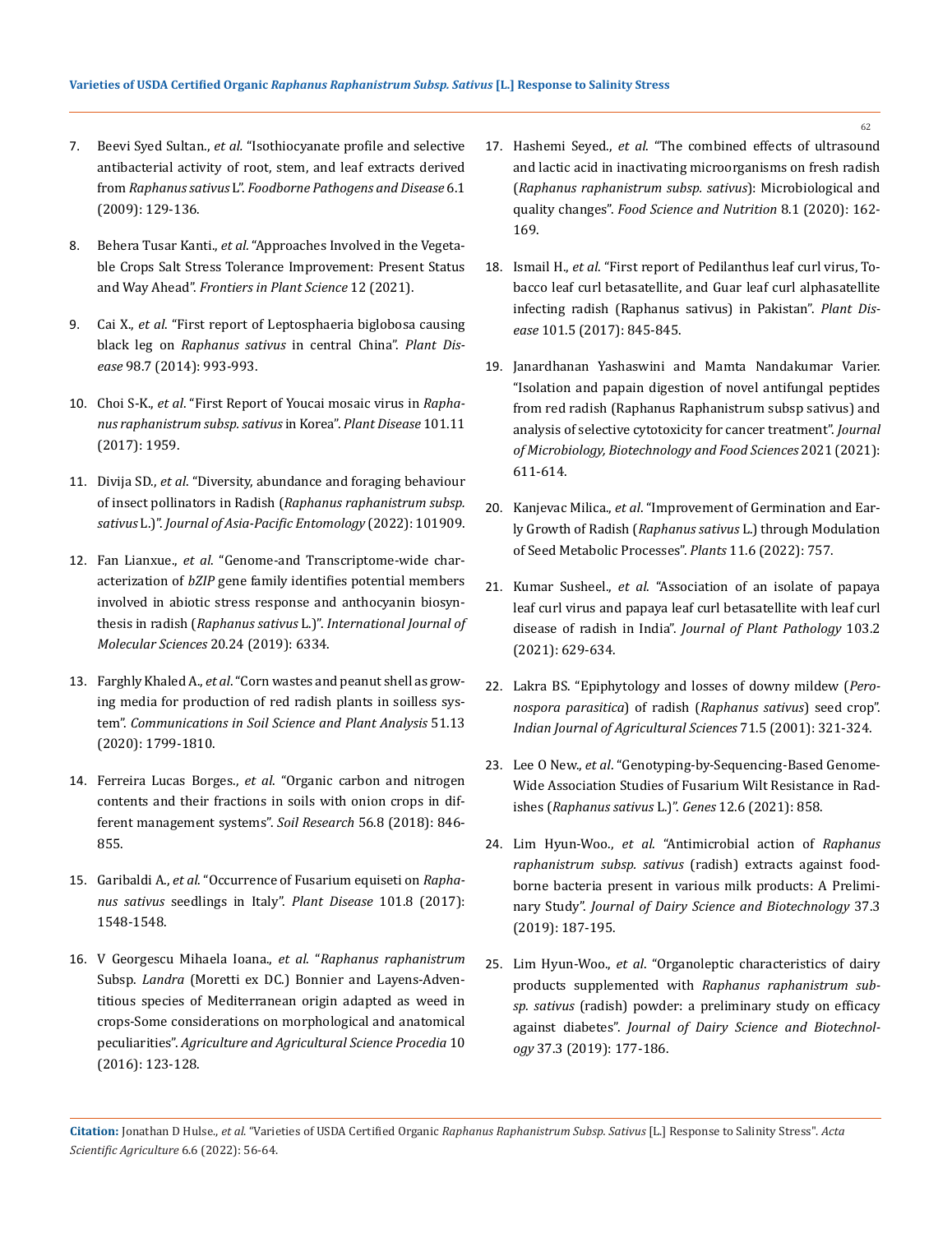- 26. Lin Chih-Hung., *et al*. "Radish (*[Raphanus sativus](https://eurekamag.com/research/002/682/002682166.php)* L.), a new host [of Pseudomonas solanacearum in Taiwan".](https://eurekamag.com/research/002/682/002682166.php) *Journal of Phytopathology* [3.3 \(1994\): 147-155.](https://eurekamag.com/research/002/682/002682166.php)
- 27. Liu Wei., *et al*[. "Transcriptome-wide analysis of chromium](https://pubmed.ncbi.nlm.nih.gov/26357995/)[stress responsive microRNAs to explore miRNA-mediated](https://pubmed.ncbi.nlm.nih.gov/26357995/)  [regulatory networks in radish \(](https://pubmed.ncbi.nlm.nih.gov/26357995/)*Raphanus sativus* L.)". *Scientific reports* [5.1 \(2015\): 1-17.](https://pubmed.ncbi.nlm.nih.gov/26357995/)
- 28. Liu H., *et al*[. "First report of Pectobacterium carotovorum sub](https://apsjournals.apsnet.org/doi/abs/10.1094/PDIS-11-18-2107-PDN)[sp. brasiliense causing soft rot on](https://apsjournals.apsnet.org/doi/abs/10.1094/PDIS-11-18-2107-PDN) *Raphanus sativus* in China". *Plant Disease* [103.6 \(2019\): 1409-1409.](https://apsjournals.apsnet.org/doi/abs/10.1094/PDIS-11-18-2107-PDN)
- 29. [Majidi Abdul Hallim. "Effect of different biochar concentra](https://jwbm.com.my/archives/1jwbm2022/1jwbm2022-01-07.pdf)[tion on the growth of three agricultural plants in Afghani](https://jwbm.com.my/archives/1jwbm2022/1jwbm2022-01-07.pdf)stan". *[Journal of Wastes and Biomass Management \(JWBM\)](https://jwbm.com.my/archives/1jwbm2022/1jwbm2022-01-07.pdf)* 4.1 [\(2022\): 01-07.](https://jwbm.com.my/archives/1jwbm2022/1jwbm2022-01-07.pdf)
- 30. Maldini Mariateresa., *et al*[. "Identification and quantification](https://www.sciencedirect.com/science/article/abs/pii/S0889157516300758)  [of glucosinolates in different tissues of](https://www.sciencedirect.com/science/article/abs/pii/S0889157516300758) *Raphanus raphanistrum* [by liquid chromatography tandem-mass spectrometry".](https://www.sciencedirect.com/science/article/abs/pii/S0889157516300758)  *[Journal of Food Composition and Analysis](https://www.sciencedirect.com/science/article/abs/pii/S0889157516300758)* 61 (2017): 20-27.
- 31. Manzoor Javid., *et al*[. "Heavy metals in vegetables and their im](https://www.tandfonline.com/doi/abs/10.1080/01904167.2018.1462382?journalCode=lpla20)[pact on the nutrient quality of vegetables: A review".](https://www.tandfonline.com/doi/abs/10.1080/01904167.2018.1462382?journalCode=lpla20) *Journal of Plant Nutrition* [41.13 \(2018\): 1744-1763.](https://www.tandfonline.com/doi/abs/10.1080/01904167.2018.1462382?journalCode=lpla20)
- 32. [Marcelis LFM and J Van Hooijdonk. "Effect of salinity on](https://link.springer.com/article/10.1023/A:1004742713538)  [growth, water use and nutrient use in radish \(](https://link.springer.com/article/10.1023/A:1004742713538)*Raphanus sativus* L.)". *Plant and Soil* [215.1 \(1999\): 57-64.](https://link.springer.com/article/10.1023/A:1004742713538)
- 33. McGehee Cora S., *et al*[. "Efficacy of biofungicides against root](https://www.sciencedirect.com/science/article/abs/pii/S0261219418303600)  [rot and damping-off of microgreens caused by](https://www.sciencedirect.com/science/article/abs/pii/S0261219418303600) *Pythium* spp". *Crop Protection* [121 \(2019\): 96-102.](https://www.sciencedirect.com/science/article/abs/pii/S0261219418303600)
- 34. Mitsui Yuki., *et al*[. "The radish genome and comprehensive](https://pubmed.ncbi.nlm.nih.gov/26056784/)  [gene expression profile of tuberous root formation and devel](https://pubmed.ncbi.nlm.nih.gov/26056784/)opment". *[Scientific Reports](https://pubmed.ncbi.nlm.nih.gov/26056784/)* 5.1 (2015): 1-14.
- 35. [Mohammed Ghaidaa Jihadi and Imad Hadi Hameed. "Pharma](https://www.researchgate.net/publication/323773020_Pharmacological_Activities_Hepatoprotective_Cardio_Protective_Anti-cancer_and_Anti-Microbial_Activity_of_Raphanus_Raphanistrum_Subsp_Sativus_A_review)[cological activities: Hepatoprotective, Cardio protective, Anti](https://www.researchgate.net/publication/323773020_Pharmacological_Activities_Hepatoprotective_Cardio_Protective_Anti-cancer_and_Anti-Microbial_Activity_of_Raphanus_Raphanistrum_Subsp_Sativus_A_review)[cancer and anti-microbial activity of \(](https://www.researchgate.net/publication/323773020_Pharmacological_Activities_Hepatoprotective_Cardio_Protective_Anti-cancer_and_Anti-Microbial_Activity_of_Raphanus_Raphanistrum_Subsp_Sativus_A_review)*Raphanus raphanistrum subsp. sativus*): A review". *[Indian Journal of Public Health Re](https://www.researchgate.net/publication/323773020_Pharmacological_Activities_Hepatoprotective_Cardio_Protective_Anti-cancer_and_Anti-Microbial_Activity_of_Raphanus_Raphanistrum_Subsp_Sativus_A_review)[search and Development](https://www.researchgate.net/publication/323773020_Pharmacological_Activities_Hepatoprotective_Cardio_Protective_Anti-cancer_and_Anti-Microbial_Activity_of_Raphanus_Raphanistrum_Subsp_Sativus_A_review)* 9.3 (2018): 212-217.
- 36. Munir Saba., *et al*[. "Assessment of inter-cultivar variations for](https://www.researchgate.net/publication/234144865_Assessment_of_Inter-Cultivar_Variations_for_Salinity_Tolerance_in_Winter_Radish_Raphanus_sativus_L_Using_Photosynthetic_Attributes_as_Effective_Selection_Criteria)  [salinity tolerance in winter radish \(](https://www.researchgate.net/publication/234144865_Assessment_of_Inter-Cultivar_Variations_for_Salinity_Tolerance_in_Winter_Radish_Raphanus_sativus_L_Using_Photosynthetic_Attributes_as_Effective_Selection_Criteria)*Raphanus sativus* L.) using [photosynthetic attributes as effective selection criteria".](https://www.researchgate.net/publication/234144865_Assessment_of_Inter-Cultivar_Variations_for_Salinity_Tolerance_in_Winter_Radish_Raphanus_sativus_L_Using_Photosynthetic_Attributes_as_Effective_Selection_Criteria) *World [Applied Sciences Journal](https://www.researchgate.net/publication/234144865_Assessment_of_Inter-Cultivar_Variations_for_Salinity_Tolerance_in_Winter_Radish_Raphanus_sativus_L_Using_Photosynthetic_Attributes_as_Effective_Selection_Criteria)* 21.3 (2013): 384-388.
- 37. [Muthusamy Balasubramanian and Girija Shanmugam. "Analy](https://www.researchgate.net/publication/339253074_Analysis_of_flavonoid_content_antioxidant_antimicrobial_and_antibiofilm_activity_of_in_vitro_hairy_root_extract_of_radish_Raphanus_sativus_L)[sis of flavonoid content, antioxidant, antimicrobial and antib](https://www.researchgate.net/publication/339253074_Analysis_of_flavonoid_content_antioxidant_antimicrobial_and_antibiofilm_activity_of_in_vitro_hairy_root_extract_of_radish_Raphanus_sativus_L)[iofilm activity of in vitro hairy root extract of radish \(](https://www.researchgate.net/publication/339253074_Analysis_of_flavonoid_content_antioxidant_antimicrobial_and_antibiofilm_activity_of_in_vitro_hairy_root_extract_of_radish_Raphanus_sativus_L)*Raphanus sativus* L.)". *[Plant Cell, Tissue and Organ Culture \(PCTOC\)](https://www.researchgate.net/publication/339253074_Analysis_of_flavonoid_content_antioxidant_antimicrobial_and_antibiofilm_activity_of_in_vitro_hairy_root_extract_of_radish_Raphanus_sativus_L)* 140.3 [\(2020\): 619-633.](https://www.researchgate.net/publication/339253074_Analysis_of_flavonoid_content_antioxidant_antimicrobial_and_antibiofilm_activity_of_in_vitro_hairy_root_extract_of_radish_Raphanus_sativus_L)
- 38. [Noreen Zahra and Muhammad Ashraf. "Inter and intra specific](https://www.researchgate.net/publication/228652842_Inter_and_intra_specific_variation_for_salt_tolerance_in_Turnip_Brassica_rapa_L_and_Radish_Raphanus_sativus_L_at_the_initial_growth_stages)  [variation for salt tolerance in turnip \(Brassica rapa L.\) and](https://www.researchgate.net/publication/228652842_Inter_and_intra_specific_variation_for_salt_tolerance_in_Turnip_Brassica_rapa_L_and_Radish_Raphanus_sativus_L_at_the_initial_growth_stages)  radish (*Raphanus sativus* [L.\) at the initial growth stages".](https://www.researchgate.net/publication/228652842_Inter_and_intra_specific_variation_for_salt_tolerance_in_Turnip_Brassica_rapa_L_and_Radish_Raphanus_sativus_L_at_the_initial_growth_stages) *Paki[stan Journal of Botany](https://www.researchgate.net/publication/228652842_Inter_and_intra_specific_variation_for_salt_tolerance_in_Turnip_Brassica_rapa_L_and_Radish_Raphanus_sativus_L_at_the_initial_growth_stages)* 40.1 (2008): 229-236.
- 39. Paromita Ghosh., *et al*[. "Effect of salinity on germination,](https://www.researchgate.net/publication/321570822_Effect_of_salinity_on_germination_growth_and_yield_of_radish_Raphanus_Sativus_L_varieties)  [growth and yield of radish \(](https://www.researchgate.net/publication/321570822_Effect_of_salinity_on_germination_growth_and_yield_of_radish_Raphanus_Sativus_L_varieties)*Raphanus sativus* L.) varieties". *In[ternational Journal of Biosciences \(IJB\)](https://www.researchgate.net/publication/321570822_Effect_of_salinity_on_germination_growth_and_yield_of_radish_Raphanus_Sativus_L_varieties)* 5.1 (2014): 37-48.
- 40. [Petrie GA. "Albugo candida on](https://phytopath.ca/wp-content/uploads/2014/10/cpds-archive/vol66/CPDS_Vol_66_No_2_(43-48)1986.pdf) *Raphanus sativus* in Saskatchewan". *[Canadian Plant Disease Survey](https://phytopath.ca/wp-content/uploads/2014/10/cpds-archive/vol66/CPDS_Vol_66_No_2_(43-48)1986.pdf)* 66.2 (1986): 43-46.
- 41. Rubio I., *et al*[. "First report of the crucifer pathogen Pseudo](https://pubmed.ncbi.nlm.nih.gov/30727393/)[monas cannabina pv. alisalensis causing bacterial blight on](https://pubmed.ncbi.nlm.nih.gov/30727393/)  Radish (*[Raphanus sativus](https://pubmed.ncbi.nlm.nih.gov/30727393/)*) in Germany". *Plant Disease* 96.6 [\(2012\): 904-904.](https://pubmed.ncbi.nlm.nih.gov/30727393/)
- 42. Salerno A., *et al*[. "Floating system cultivation of radish \(](https://www.researchgate.net/publication/267963803_Floating_System_Cultivation_of_Radish_Raphanus_sativus_L_Production_and_Quality)*Raphanus sativus* [L.\): production and quality".](https://www.researchgate.net/publication/267963803_Floating_System_Cultivation_of_Radish_Raphanus_sativus_L_Production_and_Quality) *International Sympo[sium on Soilless Culture and Hydroponics](https://www.researchgate.net/publication/267963803_Floating_System_Cultivation_of_Radish_Raphanus_sativus_L_Production_and_Quality)* 697 (2004).
- 43. Scott John., *et al*. "*[Raphanus raphanistrum](https://www.cabi.org/isc/datasheet/46795)* L.-wild radish". *Bio[logical Control of Weeds in Australia](https://www.cabi.org/isc/datasheet/46795)* (2012): 486-493.
- 44. Scott John K., *et al*[. "Review of the potential for biological con](https://eurekamag.com/research/003/920/003920197.php)[trol of wild radish \(Raphanus raphanistrum\) based on surveys](https://eurekamag.com/research/003/920/003920197.php)  [in the Mediterranean region". Proceedings of the 13th Austra](https://eurekamag.com/research/003/920/003920197.php)[lian Weeds Conference. Plant Protection Society of WA, Perth](https://eurekamag.com/research/003/920/003920197.php)  [\(2002\).](https://eurekamag.com/research/003/920/003920197.php)
- 45. Seo Mi-Suk., *et al*[. "Analysis of sugars content by genotypes in](http://koreascience.or.kr/article/JAKO201835858343743.page)  82 radish (*Raphanus sativus* L.)". *[Korean Journal of Plant Re](http://koreascience.or.kr/article/JAKO201835858343743.page)sources* [31.5 \(2018\): 453-465.](http://koreascience.or.kr/article/JAKO201835858343743.page)
- 46. Sun Xiaochuan., *et al*[. "Identification of novel and salt-respon](https://www.ncbi.nlm.nih.gov/pmc/articles/PMC4381364/)[sive miRNAs to explore miRNA-mediated regulatory network](https://www.ncbi.nlm.nih.gov/pmc/articles/PMC4381364/)  [of salt stress response in radish \(](https://www.ncbi.nlm.nih.gov/pmc/articles/PMC4381364/)*Raphanus sativus* L.)". *BMC Genomics* [16.1 \(2015\): 1-16.](https://www.ncbi.nlm.nih.gov/pmc/articles/PMC4381364/)
- 47. Su Jianjie., *et al*[. "Comparison of salt tolerance in Brassicas and](https://www.researchgate.net/publication/276493872_Comparison_of_Salt_Tolerance_in_Brassicas_and_Some_Related_Species)  some related species". *[American Journal of Plant Sciences](https://www.researchgate.net/publication/276493872_Comparison_of_Salt_Tolerance_in_Brassicas_and_Some_Related_Species)* 4.10 [\(2013\): 1911.](https://www.researchgate.net/publication/276493872_Comparison_of_Salt_Tolerance_in_Brassicas_and_Some_Related_Species)

**Citation:** Jonathan D Hulse., *et al*. "Varieties of USDA Certified Organic *Raphanus Raphanistrum Subsp. Sativus* [L.] Response to Salinity Stress". *Acta Scientific Agriculture* 6.6 (2022): 56-64.